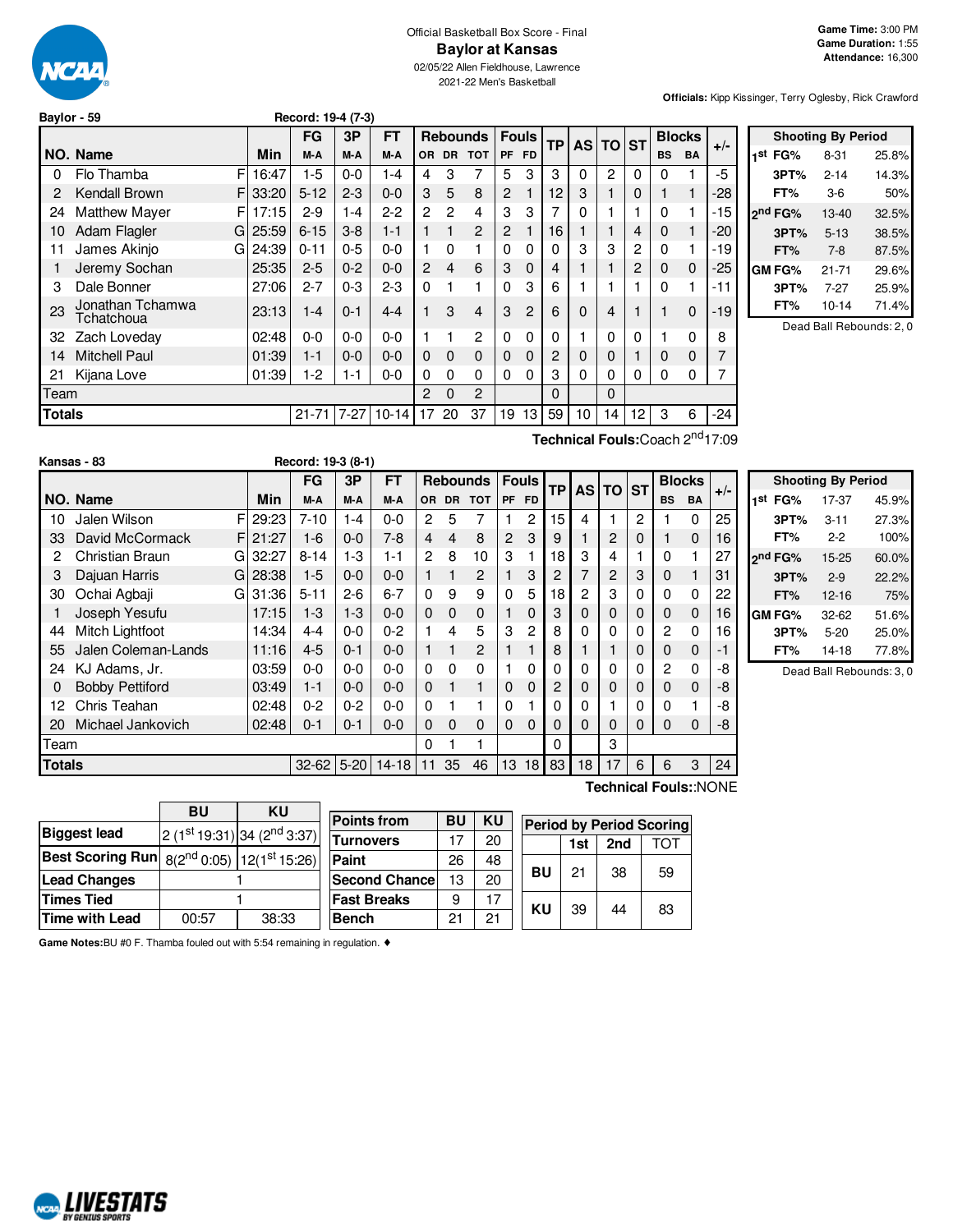

02/05/22 Allen Fieldhouse, Lawrence 2021-22 Men's Basketball

**Officials:** Kipp Kissinger, Terry Oglesby, Rick Crawford

# **Period 1**

| <b>Quarter Starters:</b> |                                                                               |              |                |                                      |                                                          |
|--------------------------|-------------------------------------------------------------------------------|--------------|----------------|--------------------------------------|----------------------------------------------------------|
| ΚU                       | 2 Braun C<br>3 Harris D                                                       | 10 Wilson J  |                | 30 Agbaji O                          | 33 McCormack D                                           |
| BU                       | 0 Thamba F<br>2 Brown K                                                       | 10 Flagler A |                | 11 Akinjo J                          | 24 Mayer M                                               |
| <b>Game Time</b>         | KU                                                                            | <b>Score</b> | <b>Diff</b>    |                                      | BU                                                       |
| 20:00                    | 33 MCCORMACK D jumpball won                                                   |              |                | 0 THAMBA F jumpball lost             |                                                          |
| 19:38                    | 2 BRAUN C 2pt FG in the paint, layup blocked                                  |              |                |                                      |                                                          |
| 19:38                    |                                                                               |              |                | 2 BROWN K block (1)                  |                                                          |
| 19:34                    |                                                                               |              |                | 2 BROWN K defensive rebound (1)      |                                                          |
| 19:31                    |                                                                               | $0 - 2$      | -2             |                                      | 2 BROWN K 2pt FG fast break in the paint, layup made (2) |
| 19:09                    | 30 AGBAJI O 3pt FG, jump shot missed                                          |              |                |                                      |                                                          |
| 19:05                    |                                                                               |              |                | 10 FLAGLER A defensive rebound (1)   |                                                          |
| 18:41                    | 10 WILSON J steal (1)                                                         |              |                | 11 AKINJO J turnover lost ball (1)   |                                                          |
| 18:34                    | 30 AGBAJI O 2pt FG fast break from turnover in the paint, layup<br>made $(2)$ | $2 - 2$      | 0              |                                      |                                                          |
| 18:34                    | 10 WILSON J assist (1)                                                        |              |                |                                      |                                                          |
| 18:33                    | 30 AGBAJI O foul drawn (1)                                                    |              |                | 24 MAYER M foul shooting (1 - 1)     |                                                          |
| 18:33                    | 30 AGBAJI O free throw fast break 1 - 1 made (3)                              | $3 - 2$      | $\mathbf{1}$   |                                      |                                                          |
| 18:17                    |                                                                               |              |                |                                      | 10 FLAGLER A 3pt FG, jump shot missed                    |
| 18:14                    | 2 BRAUN C defensive rebound (1)                                               |              |                |                                      |                                                          |
| 18:07                    | 3 HARRIS D 2pt FG in the paint, layup missed                                  |              |                |                                      |                                                          |
| 18:04                    |                                                                               |              |                | 0 THAMBA F defensive rebound (1)     |                                                          |
| 17:54                    |                                                                               |              |                | 11 AKINJO J 3pt FG, jump shot missed |                                                          |
| 17:51                    | 33 MCCORMACK D defensive rebound (1)                                          |              |                |                                      |                                                          |
| 17:39                    | 33 MCCORMACK D 2pt FG in the paint, hook shot missed                          |              |                |                                      |                                                          |
| 17:36                    | 33 MCCORMACK D offensive rebound (2)                                          |              |                |                                      |                                                          |
| 17:35                    | 33 MCCORMACK D 2pt FG second chance in the paint, layup<br>missed             |              |                |                                      |                                                          |
| 17:31                    | 10 WILSON J offensive rebound (1)                                             |              |                |                                      |                                                          |
| 17:31                    | 10 WILSON J 2pt FG second chance in the paint, layup made<br>(2)              | $5 - 2$      | 3              |                                      |                                                          |
| 17:09                    |                                                                               |              |                | 24 MAYER M 3pt FG, jump shot missed  |                                                          |
| 17:07                    | 10 WILSON J defensive rebound (2)                                             |              |                |                                      |                                                          |
| 17:02                    | 2 BRAUN C 2pt FG fast break in the paint, layup made (2)                      | $7 - 2$      | 5              |                                      |                                                          |
| 17:02                    | 30 AGBAJI O assist (1)                                                        |              |                |                                      |                                                          |
| 17:00                    |                                                                               |              |                | Timeout 30 Sec                       |                                                          |
| 17:00                    |                                                                               |              |                | 0 THAMBA F substitution out          |                                                          |
| 17:00                    |                                                                               |              |                | 11 AKINJO J substitution out         |                                                          |
| 17:00                    |                                                                               |              |                | 24 MAYER M substitution out          |                                                          |
| 17:00                    |                                                                               |              |                | 1 SOCHAN J substitution in           |                                                          |
| 17:00                    |                                                                               |              |                | 3 BONNER D substitution in           |                                                          |
| 17:00                    |                                                                               |              |                |                                      | 23 TCHAMWA TCHATCHOUA J substitution in                  |
| 16:43                    |                                                                               |              |                |                                      | 10 FLAGLER A 3pt FG, jump shot missed                    |
| 16:40                    | 33 MCCORMACK D defensive rebound (3)                                          |              |                |                                      |                                                          |
| 16:23                    | 3 HARRIS D turnover bad pass (1)                                              |              |                |                                      | 23 TCHAMWA TCHATCHOUA J steal (1)                        |
| 16:08                    | 2 BRAUN C steal (1)                                                           |              |                | 3 BONNER D turnover bad pass (1)     |                                                          |
| 16:04                    | 2 BRAUN C 2pt FG fast break from turnover in the paint, dunk,<br>made $(4)$   | $9 - 2$      | $\overline{7}$ |                                      |                                                          |
| 15:44                    |                                                                               |              |                |                                      | 2 BROWN K 2pt FG in the paint, layup missed              |

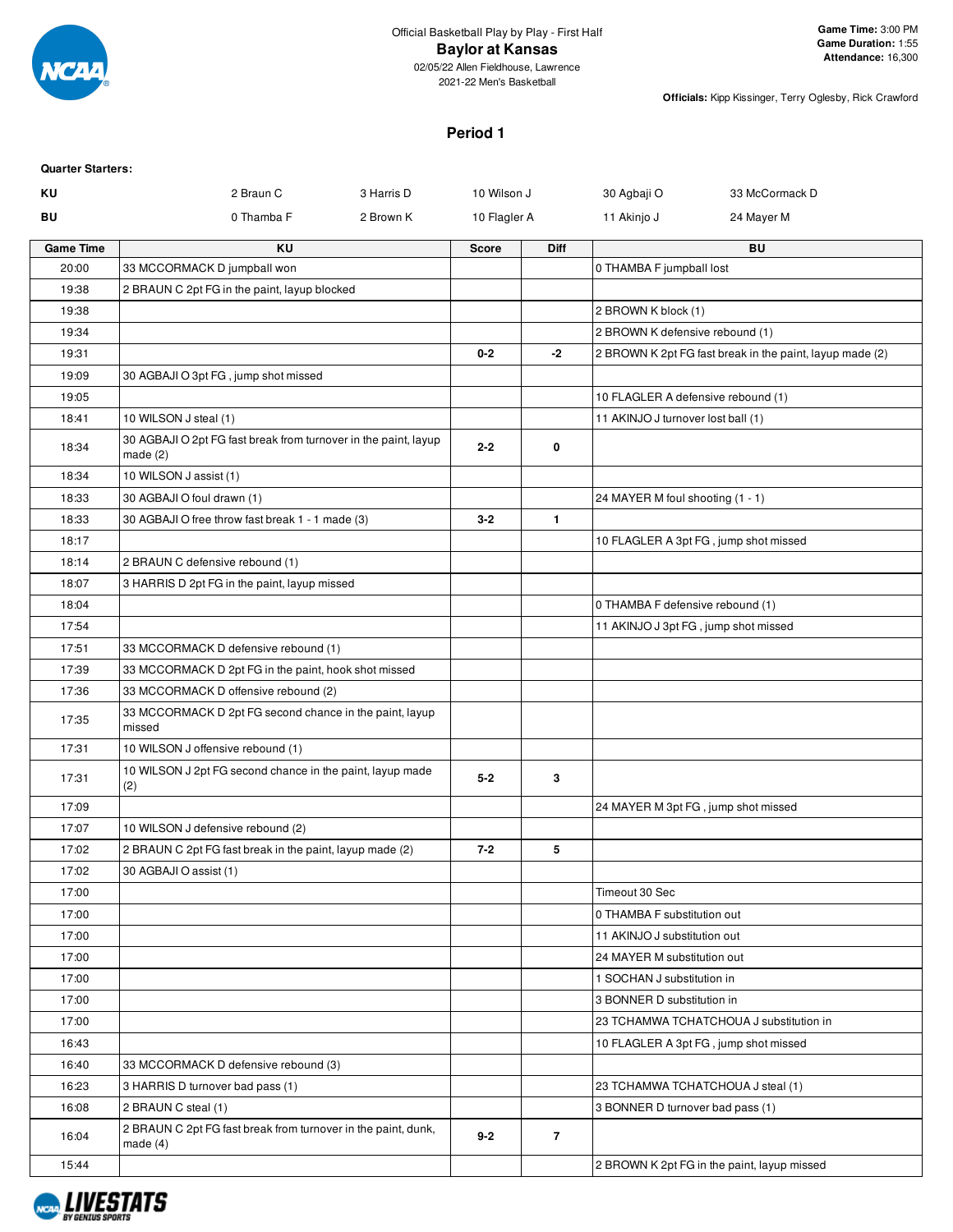

# Official Basketball Play by Play - First Half **Baylor at Kansas**

2021-22 Men's Basketball

| <b>Game Time</b> | KU                                                                       | <b>Score</b>  | Diff           | BU                                                               |
|------------------|--------------------------------------------------------------------------|---------------|----------------|------------------------------------------------------------------|
| 15:41            | 33 MCCORMACK D defensive rebound (4)                                     |               |                |                                                                  |
| 15:31            | 33 MCCORMACK D 2pt FG in the paint, layup missed                         |               |                |                                                                  |
| 15:29            | 33 MCCORMACK D offensive rebound (5)                                     |               |                |                                                                  |
| 15:26            | 30 AGBAJI O 3pt FG second chance, jump shot made (6)                     | $12 - 2$      | 10             |                                                                  |
| 15:26            | 33 MCCORMACK D assist (1)                                                |               |                |                                                                  |
| 15:06            |                                                                          | Timeout media |                |                                                                  |
| 15:06            |                                                                          |               |                | 10 FLAGLER A substitution out                                    |
| 15:06            |                                                                          |               |                | 11 AKINJO J substitution in                                      |
|                  |                                                                          |               |                | 23 TCHAMWA TCHATCHOUA J 2pt FG in the paint, jump shot           |
| 14:52            |                                                                          |               |                | missed                                                           |
| 14:50            | 10 WILSON J defensive rebound (3)                                        |               |                |                                                                  |
| 14:27            | 33 MCCORMACK D 2pt FG outside the paint, jump shot missed                |               |                |                                                                  |
| 14:24            |                                                                          |               |                | 2 BROWN K defensive rebound (2)                                  |
| 13:59            |                                                                          | $12 - 4$      | 8              | 23 TCHAMWA TCHATCHOUA J 2pt FG in the paint, layup<br>made $(2)$ |
| 13:59            |                                                                          |               |                | 2 BROWN K assist (1)                                             |
| 13:48            | 3 HARRIS D foul drawn (1)                                                |               |                | 1 SOCHAN J foul personal (1 - 2)                                 |
| 13:48            | 30 AGBAJI O substitution out                                             |               |                |                                                                  |
| 13:48            | 33 MCCORMACK D substitution out                                          |               |                |                                                                  |
| 13:48            | 1 YESUFU J substitution in                                               |               |                |                                                                  |
| 13:48            | 44 LIGHTFOOT M substitution in                                           |               |                |                                                                  |
| 13:47            | 10 WILSON J 2pt FG in the paint, layup made (4)                          | $14 - 4$      | 10             |                                                                  |
| 13:47            | 3 HARRIS D assist (1)                                                    |               |                |                                                                  |
| 13:21            |                                                                          | $14 - 7$      | $\overline{7}$ | 2 BROWN K 3pt FG, jump shot made (5)                             |
| 13:21            |                                                                          |               |                | 11 AKINJO J assist (1)                                           |
| 12:57            | 1 YESUFU J 3pt FG, jump shot made (3)                                    | $17 - 7$      | 10             |                                                                  |
| 12:57            | 3 HARRIS D assist (2)                                                    |               |                |                                                                  |
| 12:29            |                                                                          |               |                | 3 BONNER D 3pt FG, jump shot missed                              |
| 12:24            | 44 LIGHTFOOT M defensive rebound (1)                                     |               |                |                                                                  |
| 12:21            | 10 WILSON J 2pt FG fast break in the paint, layup made (6)               | $19 - 7$      | 12             |                                                                  |
| 12:21            | 3 HARRIS D assist (3)                                                    |               |                |                                                                  |
| 12:02            |                                                                          |               |                | 11 AKINJO J 2pt FG outside the paint, jump shot missed           |
| 11:59            | 44 LIGHTFOOT M defensive rebound (2)                                     |               |                |                                                                  |
| 11:48            | 2 BRAUN C 2pt FG in the paint, layup missed                              |               |                |                                                                  |
| 11:45            | 44 LIGHTFOOT M offensive rebound (3)                                     |               |                |                                                                  |
| 11:45            | 44 LIGHTFOOT M 2pt FG second chance in the paint, layup<br>made $(2)$    | $21 - 7$      | 14             |                                                                  |
| 11:16            |                                                                          |               |                | 3 BONNER D 2pt FG outside the paint, pull up jump shot<br>missed |
| 11:14            | 2 BRAUN C defensive rebound (2)                                          |               |                |                                                                  |
| 11:08            | 2 BRAUN C 3pt FG, jump shot missed                                       |               |                |                                                                  |
| 11:05            |                                                                          |               |                | 2 BROWN K defensive rebound (3)                                  |
| 11:00            | 10 WILSON J steal (2)                                                    |               |                | 23 TCHAMWA TCHATCHOUA J turnover lost ball (1)                   |
| 10:55            | 2 BRAUN C 2pt FG fast break from turnover in the paint, layup<br>made(6) | $23 - 7$      | 16             |                                                                  |
| 10:55            | 10 WILSON J assist (2)                                                   |               |                |                                                                  |
| 10:54            |                                                                          |               |                | Timeout 30 Sec                                                   |
| 10:54            |                                                                          | Timeout media |                |                                                                  |
| 10:54            | 3 HARRIS D substitution out                                              |               |                |                                                                  |
| 10:54            | 30 AGBAJI O substitution in                                              |               |                |                                                                  |
| 10:54            |                                                                          |               |                | 1 SOCHAN J substitution out                                      |

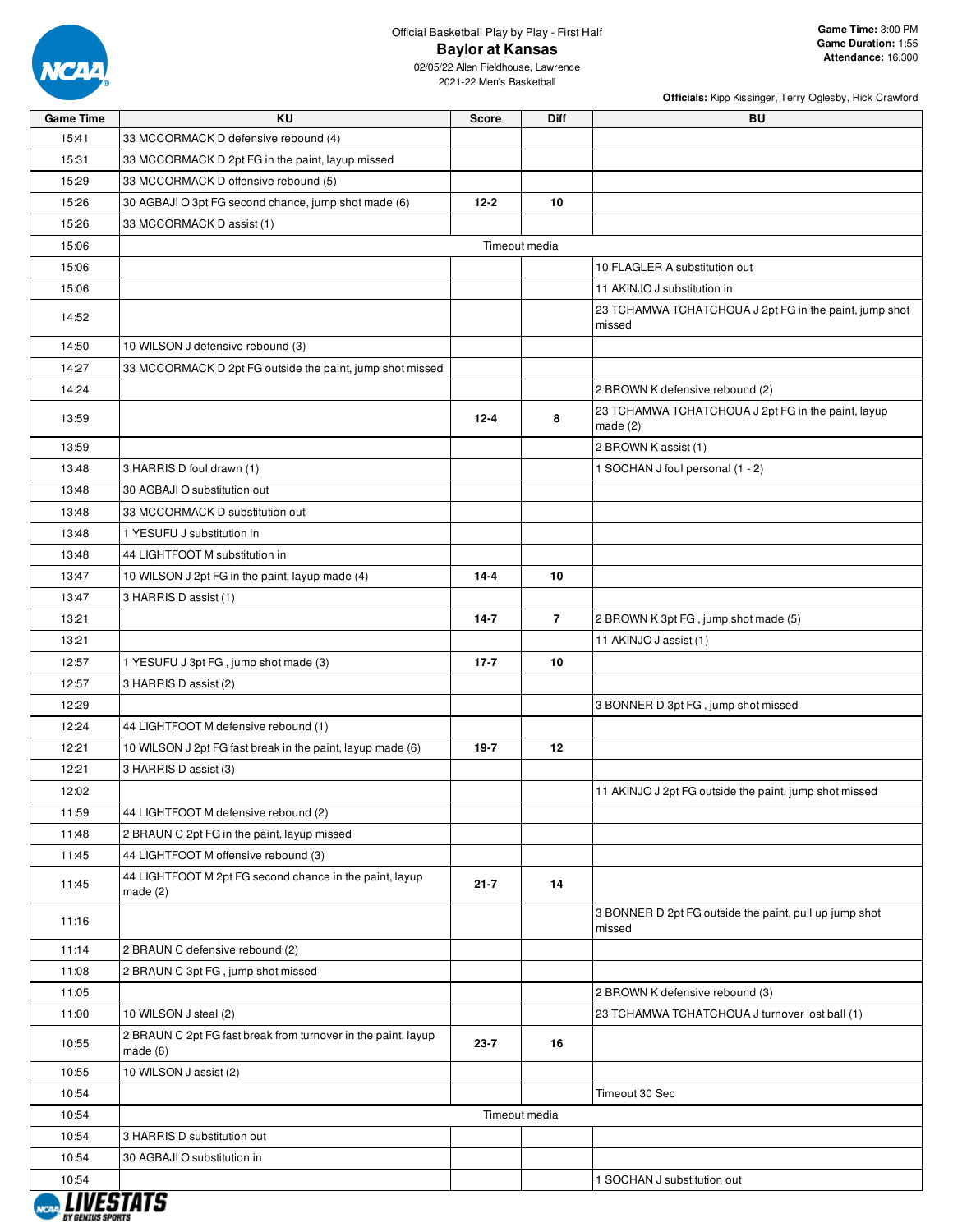

# Official Basketball Play by Play - First Half **Baylor at Kansas**

| <b>Game Time</b> | <b>KU</b>                                                        | <b>Score</b> | <b>Diff</b>   | <b>BU</b>                                                          |
|------------------|------------------------------------------------------------------|--------------|---------------|--------------------------------------------------------------------|
| 10:54            |                                                                  |              |               | 2 BROWN K substitution out                                         |
| 10:54            |                                                                  |              |               | 23 TCHAMWA TCHATCHOUA J substitution out                           |
| 10:54            |                                                                  |              |               | 0 THAMBA F substitution in                                         |
| 10:54            |                                                                  |              |               | 10 FLAGLER A substitution in                                       |
| 10:54            |                                                                  |              |               | 24 MAYER M substitution in                                         |
| 10:41            |                                                                  | 23-9         | 14            | 24 MAYER M 2pt FG in the paint, jump shot made (2)                 |
| 10:22            | 44 LIGHTFOOT M 2pt FG in the paint, jump shot made (4)           | $25 - 9$     | 16            |                                                                    |
| 10:22            | 10 WILSON J assist (3)                                           |              |               |                                                                    |
| 10:01            | 44 LIGHTFOOT M foul shooting (1 - 1)                             |              |               | 0 THAMBA F foul drawn (1)                                          |
| 10:01            |                                                                  |              |               | 0 THAMBA F free throw 1 - 2 missed                                 |
| 10:01            |                                                                  |              |               | offensive dead ball rebound (1)                                    |
| 10:01            |                                                                  | $25 - 10$    | 15            | 0 THAMBA F free throw 2 - 2 made (1)                               |
| 09:47            | 30 AGBAJI O 2pt FG in the paint, jump shot missed                |              |               |                                                                    |
| 09:43            | 10 WILSON J offensive rebound (4)                                |              |               |                                                                    |
| 09:43            | 10 WILSON J 2pt FG second chance in the paint, layup made<br>(8) | $27 - 10$    | 17            |                                                                    |
| 09:24            |                                                                  |              |               | 11 AKINJO J 2pt FG outside the paint, jump shot missed             |
| 09:21            | 44 LIGHTFOOT M defensive rebound (4)                             |              |               |                                                                    |
| 09:17            | 1 YESUFU J 3pt FG, jump shot missed                              |              |               |                                                                    |
| 09:14            |                                                                  |              |               | 0 THAMBA F defensive rebound (2)                                   |
| 08:47            |                                                                  | $27 - 13$    | 14            | 24 MAYER M 3pt FG, jump shot made (5)                              |
| 08:47            |                                                                  |              |               | 10 FLAGLER A assist (1)                                            |
| 08:21            | 2 BRAUN C foul offensive (1 - 2)                                 |              |               | 24 MAYER M foul drawn (1)                                          |
| 08:21            | 2 BRAUN C turnover offensive (1)                                 |              |               |                                                                    |
| 08:21            | 2 BRAUN C substitution out                                       |              |               |                                                                    |
| 08:21            | 44 LIGHTFOOT M substitution out                                  |              |               |                                                                    |
| 08:21            | 3 HARRIS D substitution in                                       |              |               |                                                                    |
| 08:21            | 33 MCCORMACK D substitution in                                   |              |               |                                                                    |
| 08:21            |                                                                  |              |               | 3 BONNER D substitution out                                        |
| 08:21            |                                                                  |              |               | 2 BROWN K substitution in                                          |
| 08:08            |                                                                  |              |               | 10 FLAGLER A turnover bad pass (1)                                 |
| 07:53            | jump ball situation                                              |              |               |                                                                    |
| 07:53            | 33 MCCORMACK D turnover lost ball (1)                            |              |               | 10 FLAGLER A steal (1)                                             |
| 07:53            |                                                                  |              | Timeout media |                                                                    |
| 07:39            |                                                                  |              |               | 24 MAYER M 2pt FG from turnover in the paint, hook shot<br>missed  |
| 07:36            |                                                                  |              |               | 2 BROWN K offensive rebound (4)                                    |
| 07:34            |                                                                  |              |               | 24 MAYER M 3pt FG from turnover second chance, jump shot<br>missed |
| 07:33            | 10 WILSON J defensive rebound (5)                                |              |               |                                                                    |
| 07:33            | 10 WILSON J foul drawn (1)                                       |              |               | 0 THAMBA F foul personal (1 - 3)                                   |
| 07:33            |                                                                  |              |               | 0 THAMBA F substitution out                                        |
| 07:33            |                                                                  |              |               | 23 TCHAMWA TCHATCHOUA J substitution in                            |
| 07:07            | 10 WILSON J foul drawn (2)                                       |              |               | 23 TCHAMWA TCHATCHOUA J foul personal (1 - 4)                      |
| 07:04            | 10 WILSON J 2pt FG in the paint, jump shot made (10)             | 29-13        | 16            |                                                                    |
| 07:04            | 3 HARRIS D assist (4)                                            |              |               |                                                                    |
| 06:50            |                                                                  |              |               | 24 MAYER M 3pt FG, jump shot missed                                |
| 06:47            | 30 AGBAJI O defensive rebound (1)                                |              |               |                                                                    |
| 06:32            | 33 MCCORMACK D 2pt FG in the paint, layup missed                 |              |               |                                                                    |
| 06:30            |                                                                  |              |               | 23 TCHAMWA TCHATCHOUA J defensive rebound (1)                      |

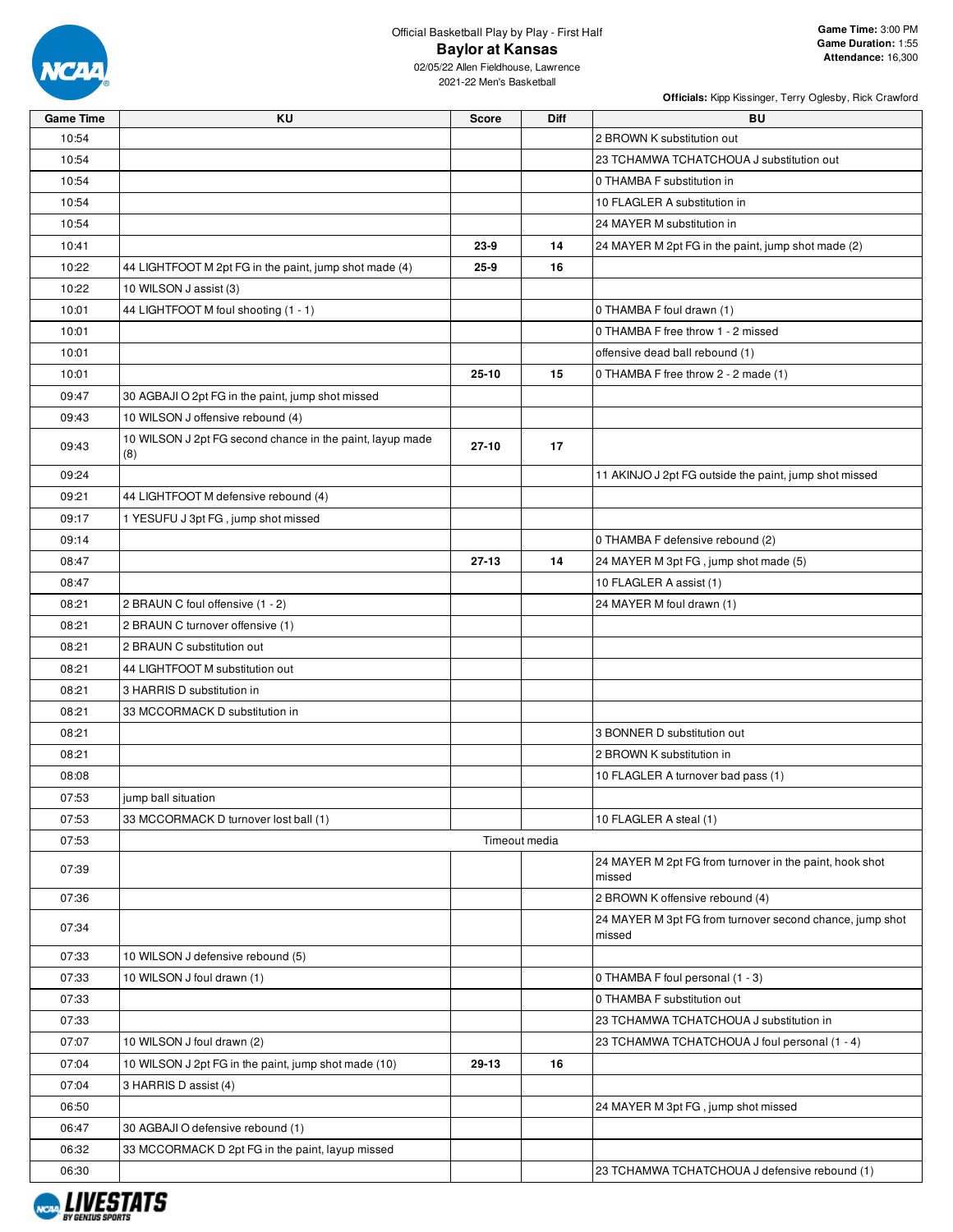

02/05/22 Allen Fieldhouse, Lawrence 2021-22 Men's Basketball

| <b>Game Time</b> | KU                                                                            | Score     | Diff | <b>BU</b>                                          |
|------------------|-------------------------------------------------------------------------------|-----------|------|----------------------------------------------------|
| 06:24            |                                                                               |           |      | 11 AKINJO J 2pt FG in the paint, layup missed      |
| 06:22            | 30 AGBAJI O defensive rebound (2)                                             |           |      |                                                    |
| 06:17            | 10 WILSON J 3pt FG, jump shot missed                                          |           |      |                                                    |
| 06:13            |                                                                               |           |      | 23 TCHAMWA TCHATCHOUA J defensive rebound (2)      |
| 06:06            |                                                                               |           |      | 11 AKINJO J 3pt FG, jump shot missed               |
| 06:03            |                                                                               |           |      | 23 TCHAMWA TCHATCHOUA J offensive rebound (3)      |
| 06:03            | 10 WILSON J foul shooting (1 - 3)                                             |           |      | 23 TCHAMWA TCHATCHOUA J foul drawn (1)             |
| 06:03            |                                                                               | $29 - 14$ | 15   | 23 TCHAMWA TCHATCHOUA J free throw 1 - 2 made (3)  |
| 06:03            | 10 WILSON J substitution out                                                  |           |      |                                                    |
| 06:03            | 33 MCCORMACK D substitution out                                               |           |      |                                                    |
| 06:03            | 2 BRAUN C substitution in                                                     |           |      |                                                    |
| 06:03            | 44 LIGHTFOOT M substitution in                                                |           |      |                                                    |
| 06:03            |                                                                               |           |      | 11 AKINJO J substitution out                       |
| 06:03            |                                                                               |           |      | 24 MAYER M substitution out                        |
| 06:03            |                                                                               |           |      | 1 SOCHAN J substitution in                         |
| 06:03            |                                                                               |           |      | 3 BONNER D substitution in                         |
| 06:03            |                                                                               | $29 - 15$ | 14   | 23 TCHAMWA TCHATCHOUA J free throw 2 - 2 made (4)  |
| 05:41            | 3 HARRIS D 2pt FG in the paint, floating jump shot missed                     |           |      |                                                    |
| 05:38            | 3 HARRIS D offensive rebound (1)                                              |           |      |                                                    |
| 05:37            | 2 BRAUN C 3pt FG second chance, jump shot made (9)                            | $32 - 15$ | 17   |                                                    |
| 05:37            | 3 HARRIS D assist (5)                                                         |           |      |                                                    |
| 05:14            |                                                                               |           |      | 10 FLAGLER A 2pt FG in the paint, layup blocked    |
| 05:14            | 44 LIGHTFOOT M block (1)                                                      |           |      |                                                    |
| 05:10            | 2 BRAUN C defensive rebound (3)                                               |           |      |                                                    |
| 05:08            | 30 AGBAJI O 3pt FG, jump shot missed                                          |           |      |                                                    |
| 05:04            |                                                                               |           |      | 1 SOCHAN J defensive rebound (1)                   |
| 04:49            |                                                                               |           |      | 10 FLAGLER A 2pt FG in the paint, jump shot missed |
| 04:46            | 30 AGBAJI O defensive rebound (3)                                             |           |      |                                                    |
| 04:42            | 1 YESUFU J 3pt FG, jump shot missed                                           |           |      |                                                    |
| 04:39            |                                                                               |           |      | 2 BROWN K defensive rebound (5)                    |
| 04:34            |                                                                               |           |      | 2 BROWN K 2pt FG in the paint, layup missed        |
| 04:32            | 2 BRAUN C defensive rebound (4)                                               |           |      |                                                    |
| 04:25            | 2 BRAUN C 3pt FG, jump shot missed                                            |           |      |                                                    |
| 04:22            |                                                                               |           |      | 23 TCHAMWA TCHATCHOUA J defensive rebound (4)      |
| 04:21            | 3 HARRIS D steal (1)                                                          |           |      | 23 TCHAMWA TCHATCHOUA J turnover bad pass (2)      |
| 04:16            | 3 HARRIS D 2pt FG from turnover in the paint, layup blocked                   |           |      |                                                    |
| 04:16            |                                                                               |           |      | 23 TCHAMWA TCHATCHOUA J block (1)                  |
| 04:15            | 2 BRAUN C offensive rebound (5)                                               |           |      |                                                    |
| 04:15            | 2 BRAUN C 2pt FG from turnover second chance in the paint,<br>layup made (11) | 34-15     | 19   |                                                    |
| 04:15            | 2 BRAUN C foul drawn (1)                                                      |           |      | 1 SOCHAN J foul shooting (2 - 5)                   |
| 04:15            | 1 YESUFU J substitution out                                                   |           |      |                                                    |
| 04:15            | 10 WILSON J substitution in                                                   |           |      |                                                    |
| 04:15            |                                                                               |           |      | 10 FLAGLER A substitution out                      |
| 04:15            |                                                                               |           |      | 23 TCHAMWA TCHATCHOUA J substitution out           |
| 04:15            |                                                                               |           |      | 0 THAMBA F substitution in                         |
| 04:15            |                                                                               |           |      | 11 AKINJO J substitution in                        |
| 04:15            | 2 BRAUN C free throw 1 - 1 made (12)                                          | 35-15     | 20   |                                                    |
| 04:03            |                                                                               | 35-17     | 18   | 0 THAMBA F 2pt FG in the paint, jump shot made (3) |

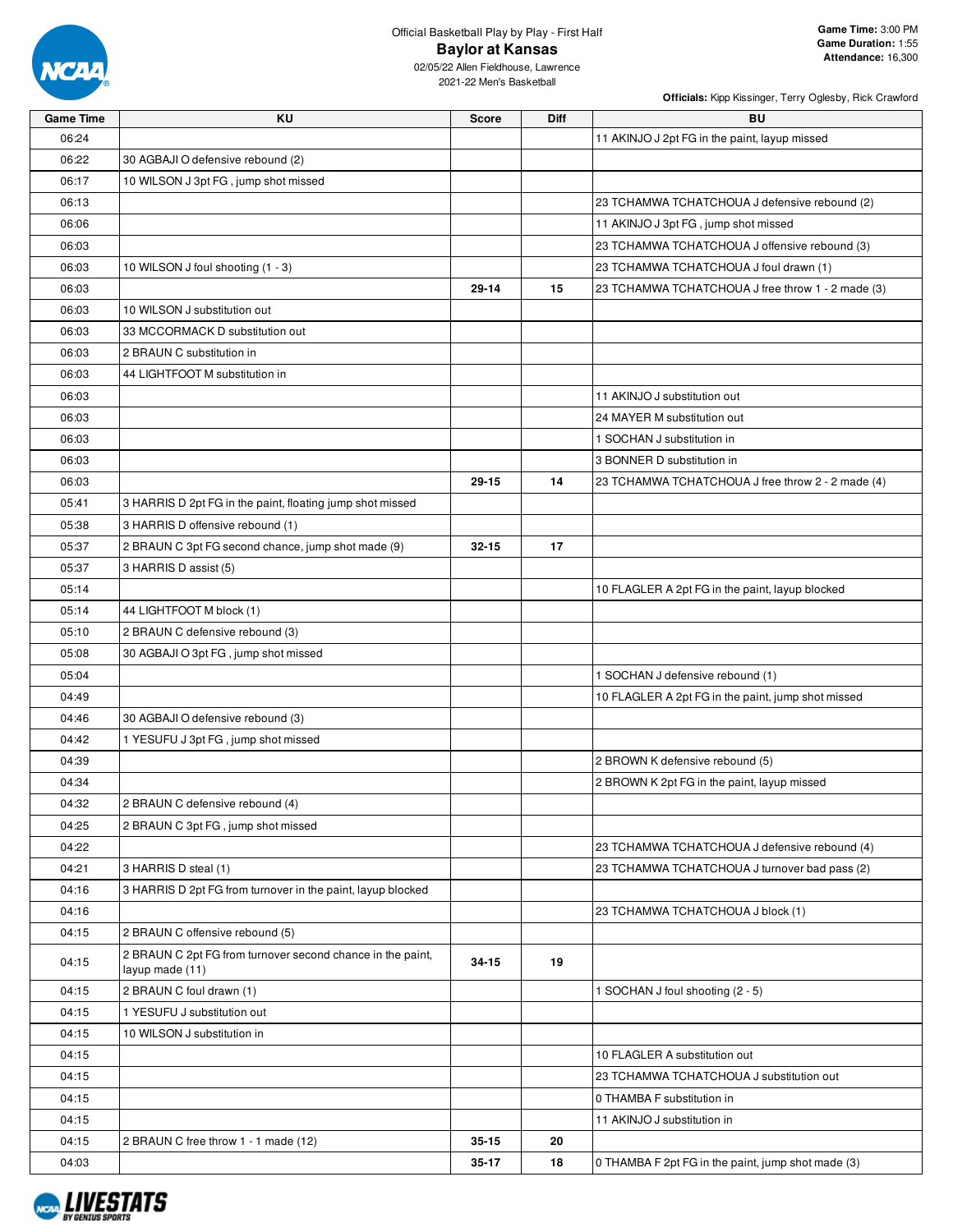

## Official Basketball Play by Play - First Half **Baylor at Kansas**

02/05/22 Allen Fieldhouse, Lawrence 2021-22 Men's Basketball

| <b>Game Time</b> | KU                                                                   | <b>Score</b>         | Diff          | <b>BU</b>                                                                             |
|------------------|----------------------------------------------------------------------|----------------------|---------------|---------------------------------------------------------------------------------------|
| 04:03            |                                                                      |                      |               | 2 BROWN K assist (2)                                                                  |
| 03:55            | 2 BRAUN C 2pt FG fast break in the paint, alleyoop made (14)         | $37 - 17$            | 20            |                                                                                       |
| 03:55            | 30 AGBAJI O assist (2)                                               |                      |               |                                                                                       |
| 03:53            |                                                                      |                      |               | Timeout 30 Sec                                                                        |
| 03:53            |                                                                      |                      | Timeout media |                                                                                       |
| 03:42            |                                                                      |                      |               | 1 SOCHAN J 3pt FG, jump shot missed                                                   |
| 03:38            |                                                                      |                      |               | 11 AKINJO J offensive rebound (1)                                                     |
| 03:35            | 3 HARRIS D steal (2)                                                 |                      |               | 11 AKINJO J turnover lost ball (2)                                                    |
| 03:25            | 2 BRAUN C 2pt FG from turnover in the paint, driving layup<br>missed |                      |               |                                                                                       |
| 03:22            |                                                                      |                      |               | 1 SOCHAN J defensive rebound (2)                                                      |
| 03:18            |                                                                      |                      |               | 11 AKINJO J 3pt FG, jump shot missed                                                  |
| 03:16            |                                                                      |                      |               | 1 SOCHAN J offensive rebound (3)                                                      |
| 03:04            |                                                                      |                      |               | 3 BONNER D 3pt FG second chance, jump shot missed                                     |
| 03:02            |                                                                      |                      |               | 0 THAMBA F offensive rebound (3)                                                      |
| 03:02            | 44 LIGHTFOOT M foul shooting (2 - 4)                                 |                      |               | 0 THAMBA F foul drawn (2)                                                             |
| 02:59            |                                                                      |                      |               | 0 THAMBA F free throw 1 - 2 missed                                                    |
| 02:59            |                                                                      |                      |               | offensive dead ball rebound (2)                                                       |
| 02:59            | 44 LIGHTFOOT M substitution out                                      |                      |               |                                                                                       |
| 02:59            | 33 MCCORMACK D substitution in                                       |                      |               |                                                                                       |
| 02:59            |                                                                      |                      |               | 0 THAMBA F free throw 2 - 2 missed                                                    |
| 02:56            |                                                                      |                      |               | 2 BROWN K offensive rebound (6)                                                       |
| 02:39            |                                                                      | $37-19$              | 18            | 1 SOCHAN J 2pt FG second chance outside the paint, pull up<br>jump shot made (2)      |
| 02:12            | 10 WILSON J 3pt FG, jump shot missed                                 |                      |               |                                                                                       |
| 02:09            |                                                                      |                      |               | 1 SOCHAN J defensive rebound (4)                                                      |
| 01:54            |                                                                      |                      |               | 1 SOCHAN J turnover bad pass (1)                                                      |
| 01:36            | 33 MCCORMACK D foul offensive (1 - 5)                                |                      |               | 0 THAMBA F foul drawn (3)                                                             |
| 01:36            | 33 MCCORMACK D turnover offensive (2)                                |                      |               |                                                                                       |
| 01:24            |                                                                      |                      |               | 2 BROWN K 3pt FG from turnover, jump shot missed                                      |
| 01:21            |                                                                      |                      |               | 1 SOCHAN J offensive rebound (5)                                                      |
| 01:08            |                                                                      |                      |               | 11 AKINJO J 2pt FG from turnover second chance outside the<br>paint, jump shot missed |
| 01:06            | 2 BRAUN C defensive rebound (6)                                      |                      |               |                                                                                       |
| 00:53            | 33 MCCORMACK D 2pt FG in the paint, layup made (2)                   | 39-19                | 20            |                                                                                       |
| 00:32            |                                                                      | 39-21                | 18            | 2 BROWN K 2pt FG in the paint, layup made (7)                                         |
| 00:32            |                                                                      |                      |               | 11 AKINJO J assist (2)                                                                |
| 00:23            | Timeout 30 Sec                                                       |                      |               |                                                                                       |
| 00:00            | turnover shot clock (5)                                              |                      |               |                                                                                       |
|                  |                                                                      | <b>END OF PERIOD</b> |               |                                                                                       |
|                  |                                                                      | KU 39-21 BU          |               |                                                                                       |

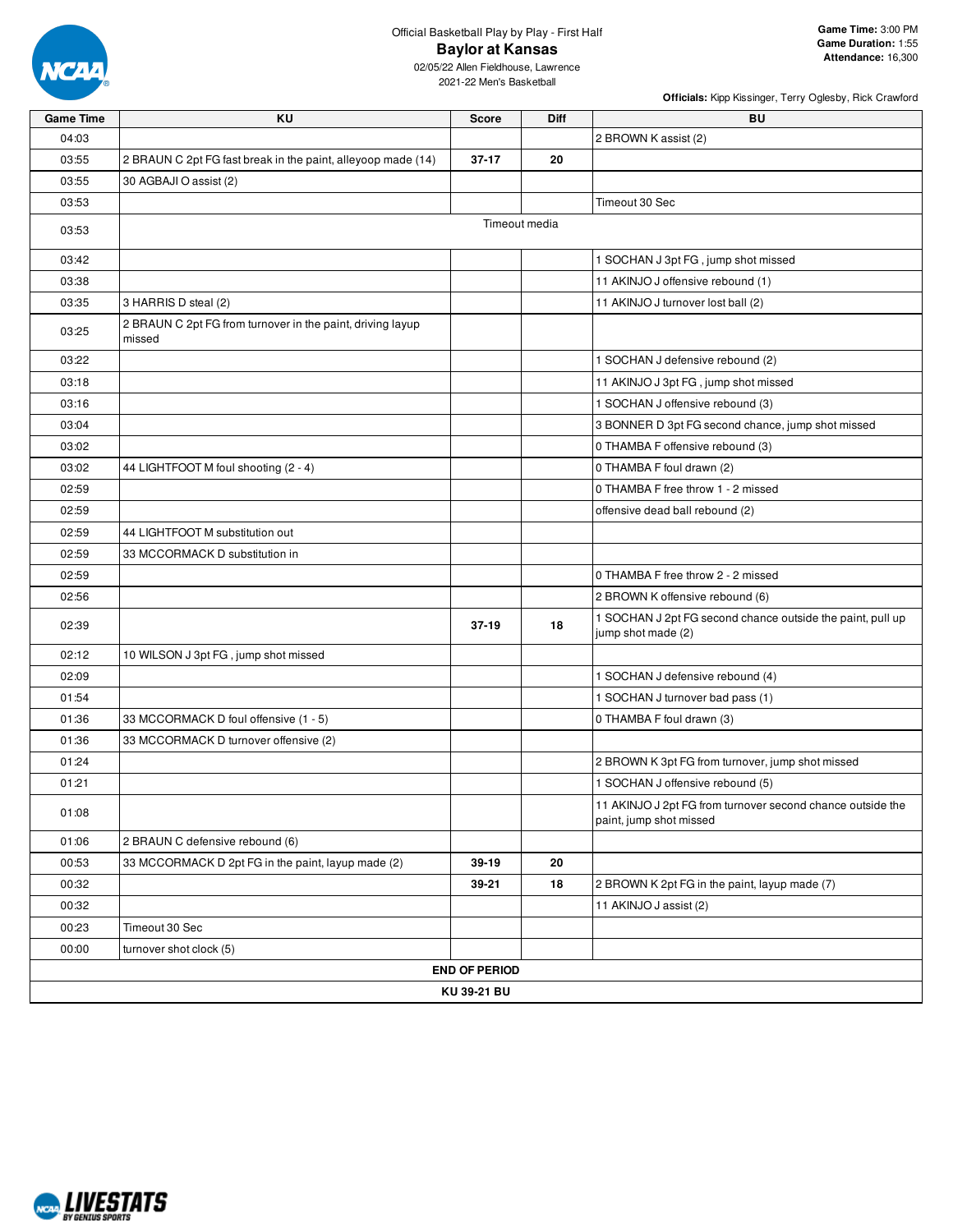

**Baylor - 21**

02/05/22 Allen Fieldhouse, Lawrence 2021-22 Men's Basketball

**Officials:** Kipp Kissinger, Terry Oglesby, Rick Crawford

|               |                                |       | <b>FG</b> | 3P       | FT      |           | <b>Rebounds</b> |            |                | <b>Fouls</b> | ТP             |          | AS TO ST       |          |           | <b>Blocks</b> | $+/-$ |
|---------------|--------------------------------|-------|-----------|----------|---------|-----------|-----------------|------------|----------------|--------------|----------------|----------|----------------|----------|-----------|---------------|-------|
|               | NO. Name                       | Min   | M-A       | M-A      | M-A     | <b>OR</b> | <b>DR</b>       | <b>TOT</b> | <b>PF</b>      | <b>FD</b>    |                |          |                |          | <b>BS</b> | <b>BA</b>     |       |
| 0             | F<br>Flo Thamba                | 10:36 | 1-1       | $0 - 0$  | 1-4     |           | 2               | 3          |                | 3            | 3              | 0        | 0              | 0        | 0         | $\Omega$      | $-2$  |
| 2             | Kendall Brown<br>F             | 17:27 | $3-6$     | $1-2$    | $0-0$   | 2         | 4               | 6          | $\Omega$       | $\Omega$     | $\overline{7}$ | 2        | $\mathbf 0$    | $\Omega$ |           | $\Omega$      | $-20$ |
| 24            | <b>Matthew Mayer</b><br>F      | 07:51 | $2-6$     | $-4$     | $0-0$   | $\Omega$  | $\Omega$        | 0          |                |              | 5              | 0        | $\Omega$       | $\Omega$ | 0         | $\Omega$      | -4    |
| 10            | Adam Flagler<br>G              | 11:33 | $0 - 4$   | $0 - 2$  | $0-0$   | $\Omega$  |                 |            | $\Omega$       | $\Omega$     | 0              |          |                |          | 0         |               | $-13$ |
| 11            | James Akinjo<br>G              | 16:18 | $0 - 7$   | $0 - 3$  | $0-0$   |           | $\Omega$        |            | $\Omega$       | 0            | 0              | 2        | $\overline{c}$ | 0        | 0         | $\Omega$      | -9    |
|               | Jeremy Sochan                  | 12:09 | $1-2$     | $0 - 1$  | $0-0$   | 2         | 3               | 5          | $\overline{2}$ | $\Omega$     | 2              | 0        |                | $\Omega$ | $\Omega$  | $\Omega$      | $-14$ |
| 3             | Dale Bonner                    | 14:42 | $0 - 3$   | $0 - 2$  | $0-0$   | $\Omega$  | $\Omega$        | 0          | $\Omega$       | 0            | 0              | $\Omega$ | 1              | 0        | 0         | $\mathbf{0}$  | $-12$ |
| 23            | Jonathan Tchamwa<br>Tchatchoua | 09:24 | $1-2$     | $0 - 0$  | $2 - 2$ |           | 3               | 4          |                |              | 4              | $\Omega$ | $\overline{2}$ |          |           | $\Omega$      | $-16$ |
| Team          |                                |       |           |          |         | $\Omega$  | 0               | 0          |                |              | 0              |          | 0              |          |           |               |       |
| <b>Totals</b> |                                |       | $8 - 31$  | $2 - 14$ | $3-6$   |           | 13              | 20         | 5              | 5            | 21             | 5        |                | 2        | 2         |               | $-18$ |
|               |                                |       |           |          |         |           |                 |            |                |              |                |          |                |          |           |               |       |

| <b>Shooting By Period</b> |          |       |  |  |  |  |  |  |  |  |
|---------------------------|----------|-------|--|--|--|--|--|--|--|--|
| 1 <sup>st</sup> FG%       | 8-31     | 25.8% |  |  |  |  |  |  |  |  |
| 3PT%                      | $2 - 14$ | 14.3% |  |  |  |  |  |  |  |  |
| FT%                       | 3-6      | 50%   |  |  |  |  |  |  |  |  |
| <b>GM FG%</b>             | $8 - 31$ | 25.8% |  |  |  |  |  |  |  |  |
| 3PT%                      | $2 - 14$ | 14.3% |  |  |  |  |  |  |  |  |
| FT%                       | $3-6$    | 50.0% |  |  |  |  |  |  |  |  |

Dead Ball Rebounds: 2, 0

#### **Kansas - 39**

**Technical Fouls:**:NONE

|               |                             |            | FG       | 3P       | FТ      |           |              | <b>Rebounds</b> |                | <b>Fouls</b> | TΡ | AS             | TO             | <b>ST</b> |           | <b>Blocks</b> | $+/-$ |
|---------------|-----------------------------|------------|----------|----------|---------|-----------|--------------|-----------------|----------------|--------------|----|----------------|----------------|-----------|-----------|---------------|-------|
|               | NO. Name                    | <b>Min</b> | M-A      | M-A      | M-A     | <b>OR</b> | <b>DR</b>    | тот             | <b>PF</b>      | <b>FD</b>    |    |                |                |           | <b>BS</b> | <b>BA</b>     |       |
| 10            | Jalen Wilson<br>F           | 18:12      | $5 - 7$  | $0 - 2$  | 0-0     | 2         | 3            | 5               |                | 2            | 10 | 3              | 0              | 2         | 0         | 0             | 14    |
| 33            | F<br>David McCormack        | 11:29      | $1-6$    | $0 - 0$  | $0 - 0$ | 2         | 3            | 5               |                | 0            | 2  |                | $\overline{2}$ | 0         | 0         | 0             |       |
| 2             | <b>Christian Braun</b><br>G | 17:42      | $6 - 11$ | 1-3      | 1-1     |           | 5            | 6               |                |              | 14 | 0              |                |           | 0         |               | 17    |
| 3             | Dajuan Harris<br>G          | 17:27      | $0 - 3$  | $0 - 0$  | $0-0$   |           | $\Omega$     |                 | $\Omega$       |              |    | 5              |                | 2         | 0         |               | 20    |
| 30            | Ochai Agbaji<br>G           | 17:06      | $2 - 5$  | 1-3      | 1-1     | 0         | 3            | 3               | 0              |              | 6  | $\overline{2}$ | 0              | 0         | 0         | 0             | 10    |
|               | Joseph Yesufu               | 09:33      | $1-3$    | 1-3      | $0 - 0$ | $\Omega$  | <sup>0</sup> | 0               | 0              | 0            | 3  | 0              | 0              | 0         | 0         | 0             | 11    |
| 44            | Mitch Lightfoot             | 08:31      | $2-2$    | $0-0$    | $0-0$   |           | 3            | 4               | $\overline{c}$ | 0            | 4  | 0              | 0              | 0         |           | 0             | 11    |
| Team          |                             |            |          |          |         | $\Omega$  | $\Omega$     | $\mathbf 0$     |                |              | 0  |                |                |           |           |               |       |
| <b>Totals</b> |                             |            | 17-37    | $3 - 11$ | $2 - 2$ |           |              | 24              | 5              | 5            | 39 |                | 5              | 5         |           | 2             | 18    |
|               |                             |            |          |          |         |           |              |                 |                |              |    |                |                |           |           |               |       |

|     | <b>Shooting By Period</b> |          |        |  |  |  |  |  |  |  |  |  |  |  |
|-----|---------------------------|----------|--------|--|--|--|--|--|--|--|--|--|--|--|
| 1st | FG%                       | 17-37    | 45.9%  |  |  |  |  |  |  |  |  |  |  |  |
|     | 3PT%                      | $3 - 11$ | 27.3%  |  |  |  |  |  |  |  |  |  |  |  |
|     | FT%                       | $2-2$    | 100%   |  |  |  |  |  |  |  |  |  |  |  |
|     | GM FG%                    | 17-37    | 45.9%  |  |  |  |  |  |  |  |  |  |  |  |
|     | 3PT%                      | $3 - 11$ | 27.3%  |  |  |  |  |  |  |  |  |  |  |  |
|     | FT%                       | $2-2$    | 100.0% |  |  |  |  |  |  |  |  |  |  |  |

Dead Ball Rebounds: 0, 0

|                                                                    | BU    | ΚU                          | F |  |  |  |
|--------------------------------------------------------------------|-------|-----------------------------|---|--|--|--|
| <b>Biggest lead</b>                                                |       | $2(1st 19:31) 20(1st 4:15)$ |   |  |  |  |
| <b>Best Scoring Run</b> $3(1^{st}13:21)$ 12(1 <sup>st</sup> 15:26) |       |                             | Ē |  |  |  |
| <b>Lead Changes</b>                                                |       |                             |   |  |  |  |
| <b>Times Tied</b>                                                  |       |                             |   |  |  |  |
| <b>Time with Lead</b>                                              | 00:57 | 18:33                       | E |  |  |  |

| <b>Points from</b>   | BU | KU | <b>Period by Period Scoring</b> |     |     |     |  |  |  |  |
|----------------------|----|----|---------------------------------|-----|-----|-----|--|--|--|--|
| <b>Turnovers</b>     |    | 10 |                                 | 1st | 2nd | ΤΩΤ |  |  |  |  |
| Paint                | 10 | 28 | <b>BU</b>                       |     |     |     |  |  |  |  |
| <b>Second Chance</b> | 4  | 15 |                                 | 21  | 38  | 59  |  |  |  |  |
| <b>Fast Breaks</b>   | 2  | 13 | KU                              | 39  | 44  | 83  |  |  |  |  |
| Bench                | հ  |    |                                 |     |     |     |  |  |  |  |

**Technical Fouls:**:NONE

| ი |           | 1st | 2nd | <b>TOT</b> |
|---|-----------|-----|-----|------------|
| 8 |           |     |     |            |
| 5 | <b>BU</b> | 21  | 38  | 59         |
| 3 | ΚU        | 39  |     |            |
|   |           |     | 44  | 83         |

**Game Notes:**BU #0 F. Thamba fouled out with 5:54 remaining in regulation. ♦

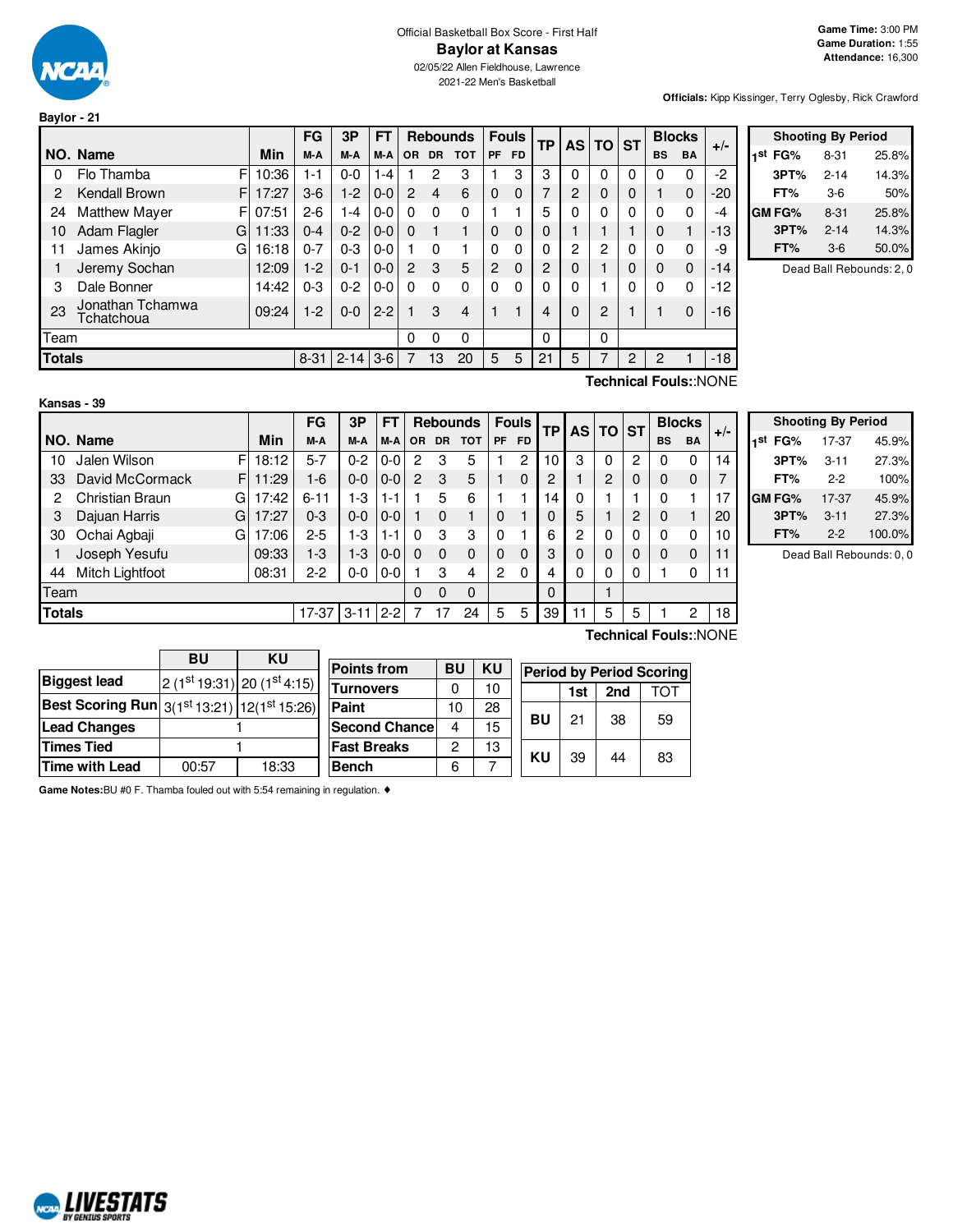

#### **Baylor at Kansas**

02/05/22 Allen Fieldhouse, Lawrence 2021-22 Men's Basketball

**Officials:** Kipp Kissinger, Terry Oglesby, Rick Crawford

#### **Period 2**

| <b>Quarter Starters:</b> |                                                                           |            |              |             |                                    |                                                             |
|--------------------------|---------------------------------------------------------------------------|------------|--------------|-------------|------------------------------------|-------------------------------------------------------------|
| ΚU                       | 2 Braun C                                                                 | 3 Harris D | 10 Wilson J  |             | 30 Agbaji O                        | 33 McCormack D                                              |
| BU                       | 0 Thamba F                                                                | 2 Brown K  | 10 Flagler A |             | 11 Akinjo J                        | 24 Mayer M                                                  |
| Game Time                | ΚU                                                                        |            | <b>Score</b> | <b>Diff</b> |                                    | BU                                                          |
| 20:00                    |                                                                           |            |              |             | 1 SOCHAN J substitution out        |                                                             |
| 20:00                    |                                                                           |            |              |             | 3 BONNER D substitution out        |                                                             |
| 20:00                    |                                                                           |            |              |             | 10 FLAGLER A substitution in       |                                                             |
| 20:00                    |                                                                           |            |              |             | 24 MAYER M substitution in         |                                                             |
| 19:45                    | 3 HARRIS D 2pt FG in the paint, layup missed                              |            |              |             |                                    |                                                             |
| 19:45                    | 33 MCCORMACK D offensive rebound (6)                                      |            |              |             |                                    |                                                             |
| 19:45                    | 33 MCCORMACK D foul drawn (1)                                             |            |              |             | 24 MAYER M foul shooting (2 - 1)   |                                                             |
| 19:44                    | 33 MCCORMACK D free throw 1 - 2 missed                                    |            |              |             |                                    |                                                             |
| 19:44                    | offensive dead ball rebound (1)                                           |            |              |             |                                    |                                                             |
| 19:44                    | 33 MCCORMACK D free throw 2 - 2 made (3)                                  |            | 40-21        | 19          |                                    |                                                             |
| 19:29                    |                                                                           |            |              |             |                                    | 24 MAYER M 2pt FG outside the paint, jump shot blocked      |
| 19:29                    | 33 MCCORMACK D block (1)                                                  |            |              |             |                                    |                                                             |
| 19:25                    | 3 HARRIS D defensive rebound (2)                                          |            |              |             |                                    |                                                             |
| 19:25                    | 3 HARRIS D foul drawn (2)                                                 |            |              |             | 10 FLAGLER A foul personal (1 - 2) |                                                             |
| 19:06                    | 3 HARRIS D turnover bad pass (2)                                          |            |              |             | 10 FLAGLER A steal (2)             |                                                             |
| 19:01                    |                                                                           |            |              |             |                                    | 11 AKINJO J 3pt FG from turnover, jump shot missed          |
| 18:59                    |                                                                           |            |              |             | 24 MAYER M offensive rebound (1)   |                                                             |
| 18:59                    | 33 MCCORMACK D foul personal (2 - 1)                                      |            |              |             | 24 MAYER M foul drawn (2)          |                                                             |
| 18:57                    |                                                                           |            |              |             | paint, jump shot missed            | 10 FLAGLER A 2pt FG from turnover second chance outside the |
| 18:54                    |                                                                           |            |              |             | 0 THAMBA F offensive rebound (4)   |                                                             |
| 18:35                    |                                                                           |            |              |             | paint, jump shot missed            | 0 THAMBA F 2pt FG from turnover second chance outside the   |
| 18:33                    |                                                                           |            |              |             | 2 BROWN K offensive rebound (7)    |                                                             |
| 18:31                    |                                                                           |            | 40-24        | 16          | made(3)                            | 10 FLAGLER A 3pt FG from turnover second chance, jump shot  |
| 18:31                    |                                                                           |            |              |             | 2 BROWN K assist (3)               |                                                             |
| 18:16                    | 2 BRAUN C 2pt FG in the paint, driving layup missed                       |            |              |             |                                    |                                                             |
| 18:14                    | 33 MCCORMACK D offensive rebound (7)                                      |            |              |             |                                    |                                                             |
| 18:13                    | 33 MCCORMACK D foul drawn (2)                                             |            |              |             | 0 THAMBA F foul shooting (2 - 3)   |                                                             |
| 18:13                    | 33 MCCORMACK D free throw 1 - 2 made (4)                                  |            | 41-24        | 17          |                                    |                                                             |
| 18:13                    |                                                                           |            |              |             | 2 BROWN K substitution out         |                                                             |
| 18:13                    |                                                                           |            |              |             | 1 SOCHAN J substitution in         |                                                             |
| 18:13                    | 33 MCCORMACK D free throw 2 - 2 made (5)                                  |            | 42-24        | 18          |                                    |                                                             |
| 18:05                    | 30 AGBAJI O foul drawn (2)                                                |            |              |             | 0 THAMBA F foul offensive (3 - 4)  |                                                             |
| 18:05                    |                                                                           |            |              |             | 0 THAMBA F turnover offensive (1)  |                                                             |
| 18:05                    |                                                                           |            |              |             | 0 THAMBA F substitution out        |                                                             |
| 18:05                    |                                                                           |            |              |             |                                    | 23 TCHAMWA TCHATCHOUA J substitution in                     |
| 17:45                    | 3 HARRIS D 2pt FG from turnover in the paint, driving layup<br>made $(2)$ |            | 44-24        | 20          |                                    |                                                             |
| 17:24                    | 2 BRAUN C foul shooting (2 - 2)                                           |            |              |             |                                    | 23 TCHAMWA TCHATCHOUA J foul drawn (2)                      |
| 17:24                    |                                                                           |            | 44-25        | 19          |                                    | 23 TCHAMWA TCHATCHOUA J free throw 1 - 2 made (5)           |
| 17:24                    |                                                                           |            | 44-26        | 18          |                                    | 23 TCHAMWA TCHATCHOUA J free throw 2 - 2 made (6)           |
| 17:18                    | 2 BRAUN C turnover bad pass (2)                                           |            |              |             | 24 MAYER M steal (1)               |                                                             |

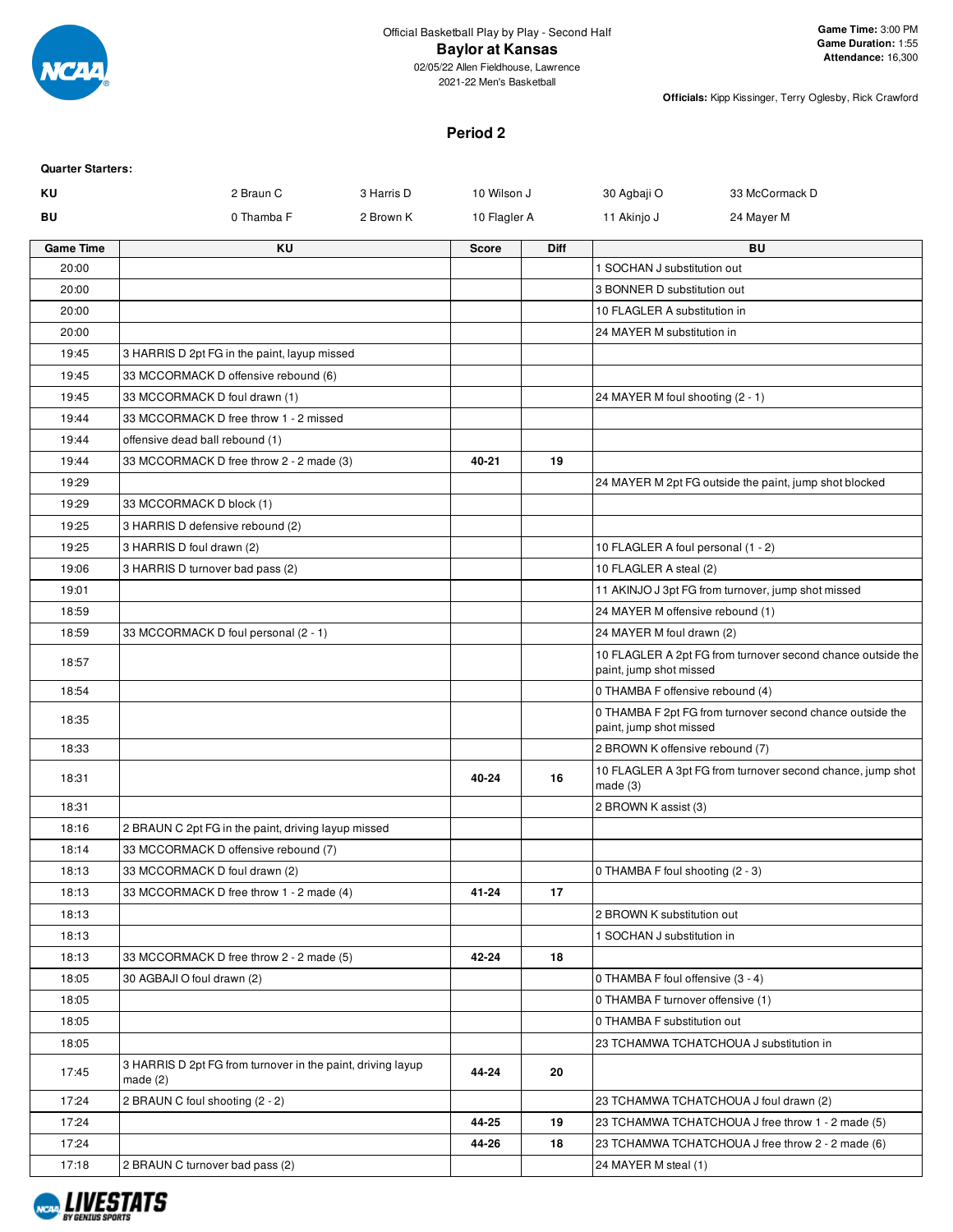

02/05/22 Allen Fieldhouse, Lawrence 2021-22 Men's Basketball

| <b>Game Time</b> | KU                                                      | <b>Score</b> | <b>Diff</b>   | BU                                                                                  |
|------------------|---------------------------------------------------------|--------------|---------------|-------------------------------------------------------------------------------------|
| 17:09            | 3 HARRIS D foul drawn (3)                               |              |               | 24 MAYER M foul offensive (3 - 5)                                                   |
| 17:09            |                                                         |              |               | 24 MAYER M turnover offensive (1)                                                   |
| 17:09            |                                                         |              |               | foul coach class A technical (6)                                                    |
| 17:09            | 33 MCCORMACK D free throw 1 - 2 made (6)                | 45-26        | 19            |                                                                                     |
| 17:09            | 33 MCCORMACK D free throw 2 - 2 made (7)                | 46-26        | 20            |                                                                                     |
| 16:56            | 30 AGBAJI O 3pt FG, jump shot missed                    |              |               |                                                                                     |
| 16:51            |                                                         |              |               | 1 SOCHAN J defensive rebound (6)                                                    |
| 16:48            |                                                         |              |               | 11 AKINJO J 3pt FG, jump shot missed                                                |
| 16:47            | 30 AGBAJI O defensive rebound (4)                       |              |               |                                                                                     |
| 16:47            | jump ball situation                                     |              |               |                                                                                     |
| 16:47            | 30 AGBAJI O turnover lost ball (1)                      |              |               | 1 SOCHAN J steal (1)                                                                |
| 16:47            |                                                         |              |               | 10 FLAGLER A substitution out                                                       |
| 16:47            |                                                         |              |               | 2 BROWN K substitution in                                                           |
| 16:45            |                                                         |              |               | 23 TCHAMWA TCHATCHOUA J 2pt FG from turnover outside<br>the paint, jump shot missed |
| 16:43            | 30 AGBAJI O defensive rebound (5)                       |              |               |                                                                                     |
| 16:43            | 30 AGBAJI O foul drawn (3)                              |              |               | 2 BROWN K foul personal (1 - 7)                                                     |
| 16:43            | 30 AGBAJI O 1&1 free throw 1 made (7)                   | 47-26        | 21            |                                                                                     |
| 16:43            | 30 AGBAJI O 1&1 free throw 2 made (8)                   | 48-26        | 22            |                                                                                     |
| 16:27            |                                                         |              |               | 11 AKINJO J 2pt FG in the paint, layup blocked                                      |
| 16:27            | 10 WILSON J block (1)                                   |              |               |                                                                                     |
| 16:27            | defensive rebound (30)                                  |              |               |                                                                                     |
| 16:27            |                                                         |              |               | 11 AKINJO J substitution out                                                        |
| 16:27            |                                                         |              |               | 10 FLAGLER A substitution in                                                        |
| 16:20            | 30 AGBAJI O turnover bad pass (2)                       |              |               | 1 SOCHAN J steal (2)                                                                |
| 16:15            |                                                         | 48-29        | 19            | 10 FLAGLER A 3pt FG from turnover, jump shot made (6)                               |
| 16:15            |                                                         |              |               | 1 SOCHAN J assist (1)                                                               |
| 16:03            | 30 AGBAJI O foul drawn (4)                              |              |               | 2 BROWN K foul shooting (2 - 8)                                                     |
| 16:03            | 30 AGBAJI O free throw 1 - 2 made (9)                   | 49-29        | 20            |                                                                                     |
| 16:03            | 30 AGBAJI O free throw 2 - 2 made (10)                  | 50-29        | 21            |                                                                                     |
| 15:53            |                                                         |              |               | 1 SOCHAN J 3pt FG, jump shot missed                                                 |
| 15:50            | 30 AGBAJI O defensive rebound (6)                       |              |               |                                                                                     |
| 15:39            | 2 BRAUN C 2pt FG outside the paint, jump shot made (16) | 52-29        | 23            |                                                                                     |
| 15:17            |                                                         |              |               | 23 TCHAMWA TCHATCHOUA J 3pt FG, jump shot missed                                    |
| 15:15            | 30 AGBAJI O defensive rebound (7)                       |              |               |                                                                                     |
| 15:03            | 2 BRAUN C turnover lost ball (3)                        |              |               | 10 FLAGLER A steal (3)                                                              |
| 14:59            |                                                         | 52-31        | 21            | 10 FLAGLER A 2pt FG fast break from turnover in the paint,<br>layup made (8)        |
| 14:59            | 3 HARRIS D foul shooting (1 - 3)                        |              |               | 10 FLAGLER A foul drawn (1)                                                         |
| 14:59            |                                                         |              | Timeout media |                                                                                     |
| 14:59            |                                                         | 52-32        | 20            | 10 FLAGLER A free throw fast break 1 - 1 made (9)                                   |
| 14:39            | turnover sec 5 (11)                                     |              |               |                                                                                     |
| 14:22            |                                                         |              |               | 2 BROWN K 2pt FG from turnover in the paint, layup missed                           |
| 14:19            | 30 AGBAJI O defensive rebound (8)                       |              |               |                                                                                     |
| 14:12            | 2 BRAUN C 2pt FG in the paint, layup made (18)          | 54-32        | 22            |                                                                                     |
| 13:55            |                                                         |              |               | 1 SOCHAN J 2pt FG in the paint, hook shot missed                                    |
| 13:52            | 33 MCCORMACK D defensive rebound (8)                    |              |               |                                                                                     |
| 13:37            | 33 MCCORMACK D foul drawn (3)                           |              |               | 10 FLAGLER A foul shooting (2 - 9)                                                  |
| 13:37            | 33 MCCORMACK D free throw 1 - 2 made (8)                | 55-32        | 23            |                                                                                     |
| 13:37            |                                                         |              |               | 10 FLAGLER A substitution out                                                       |
|                  |                                                         |              |               |                                                                                     |

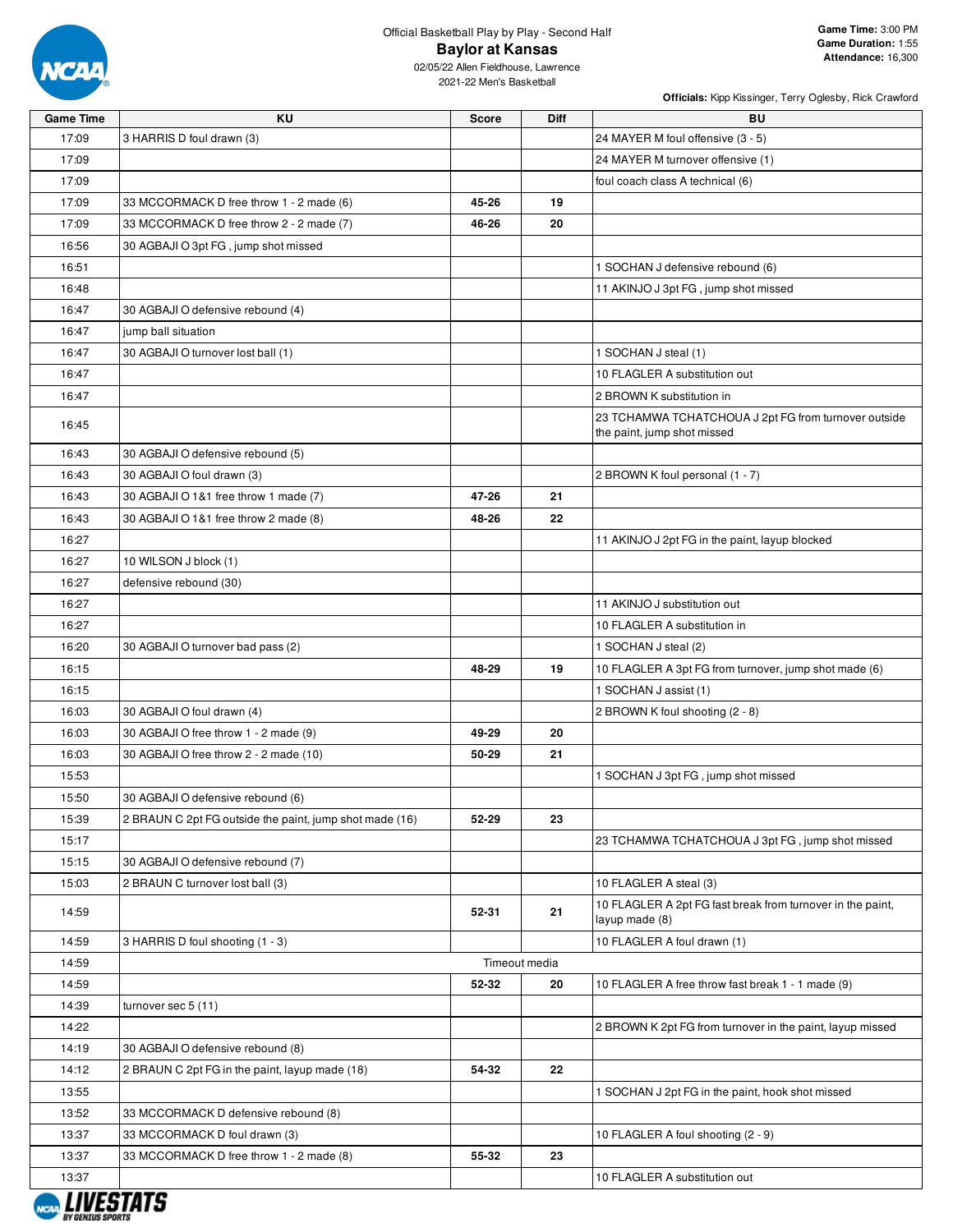

02/05/22 Allen Fieldhouse, Lawrence 2021-22 Men's Basketball

| <b>Game Time</b> | KU                                                                           | <b>Score</b> | <b>Diff</b>   | BU                                                                          |
|------------------|------------------------------------------------------------------------------|--------------|---------------|-----------------------------------------------------------------------------|
| 13:37            |                                                                              |              |               | 23 TCHAMWA TCHATCHOUA J substitution out                                    |
| 13:37            |                                                                              |              |               | 24 MAYER M substitution out                                                 |
| 13:37            |                                                                              |              |               | 0 THAMBA F substitution in                                                  |
| 13:37            |                                                                              |              |               | 3 BONNER D substitution in                                                  |
| 13:37            |                                                                              |              |               | 11 AKINJO J substitution in                                                 |
| 13:37            | 33 MCCORMACK D free throw 2 - 2 made (9)                                     | 56-32        | 24            |                                                                             |
| 13:15            |                                                                              | 56-34        | 22            | 1 SOCHAN J 2pt FG in the paint, dunk, made (4)                              |
| 13:15            |                                                                              |              |               | 3 BONNER D assist (1)                                                       |
| 13:01            | 10 WILSON J 3pt FG, jump shot made (13)                                      | 59-34        | 25            |                                                                             |
| 13:01            | 2 BRAUN C assist (1)                                                         |              |               |                                                                             |
| 12:39            |                                                                              |              |               | 2 BROWN K 2pt FG in the paint, jump shot missed                             |
| 12:36            | 10 WILSON J defensive rebound (6)                                            |              |               |                                                                             |
| 12:26            | 30 AGBAJI O turnover lost ball (3)                                           |              |               | 11 AKINJO J steal (1)                                                       |
| 12:22            |                                                                              | 59-36        | 23            | 2 BROWN K 2pt FG fast break from turnover in the paint, layup<br>made $(9)$ |
| 12:22            |                                                                              |              |               | 11 AKINJO J assist (3)                                                      |
| 12:01            | 30 AGBAJI O foul drawn (5)                                                   |              |               | 1 SOCHAN J foul personal (3 - 10)                                           |
| 12:01            |                                                                              |              | Timeout media |                                                                             |
| 12:01            |                                                                              |              |               | 1 SOCHAN J substitution out                                                 |
| 12:01            |                                                                              |              |               | 24 MAYER M substitution in                                                  |
| 12:01            | 30 AGBAJI O free throw 1 - 2 missed                                          |              |               |                                                                             |
| 12:01            | offensive dead ball rebound (2)                                              |              |               |                                                                             |
| 12:01            | 30 AGBAJI O free throw 2 - 2 made (11)                                       | 60-36        | 24            |                                                                             |
| 11:44            |                                                                              |              |               | 0 THAMBA F 2pt FG in the paint, layup missed                                |
| 11:41            | 2 BRAUN C defensive rebound (7)                                              |              |               |                                                                             |
| 11:37            | 30 AGBAJI O 3pt FG, jump shot made (14)                                      | 63-36        | 27            |                                                                             |
| 11:37            | 10 WILSON J assist (4)                                                       |              |               |                                                                             |
| 11:31            | 30 AGBAJI O substitution out                                                 |              |               |                                                                             |
| 11:31            | 1 YESUFU J substitution in                                                   |              |               |                                                                             |
| 11:31            |                                                                              |              |               | 0 THAMBA F substitution out                                                 |
| 11:31            |                                                                              |              |               | 23 TCHAMWA TCHATCHOUA J substitution in                                     |
| 11:18            |                                                                              |              |               | 11 AKINJO J 2pt FG outside the paint, jump shot missed                      |
| 11:16            |                                                                              |              |               | 24 MAYER M offensive rebound (2)                                            |
| 11:16            | 2 BRAUN C foul shooting (3 - 4)                                              |              |               | 24 MAYER M foul drawn (3)                                                   |
| 11:16            |                                                                              | 63-37        | 26            | 24 MAYER M free throw 1 - 2 made (6)                                        |
| 11:16            |                                                                              | 63-38        | 25            | 24 MAYER M free throw 2 - 2 made (7)                                        |
| 11:16            | 2 BRAUN C substitution out                                                   |              |               |                                                                             |
| 11:16            | 55 COLEMAN-LANDS J substitution in                                           |              |               |                                                                             |
| 10:47            | 10 WILSON J 3pt FG, jump shot missed                                         |              |               |                                                                             |
| 10:44            |                                                                              |              |               | 24 MAYER M defensive rebound (3)                                            |
| 10:37            |                                                                              |              |               | 24 MAYER M 2pt FG in the paint, jump shot missed                            |
| 10:35            | 10 WILSON J defensive rebound (7)                                            |              |               |                                                                             |
| 10:26            | 55 COLEMAN-LANDS J 2pt FG outside the paint, step back<br>jump shot made (2) | 65-38        | 27            |                                                                             |
| 10:02            | 1 YESUFU J foul personal (1 - 5)                                             |              |               | 2 BROWN K foul drawn (1)                                                    |
| 10:02            | 33 MCCORMACK D substitution out                                              |              |               |                                                                             |
| 10:02            | 44 LIGHTFOOT M substitution in                                               |              |               |                                                                             |
| 10:02            |                                                                              |              |               | 3 BONNER D substitution out                                                 |
| 10:02            |                                                                              |              |               | 24 MAYER M substitution out                                                 |
| 10:02            |                                                                              |              |               | 1 SOCHAN J substitution in                                                  |
|                  |                                                                              |              |               |                                                                             |

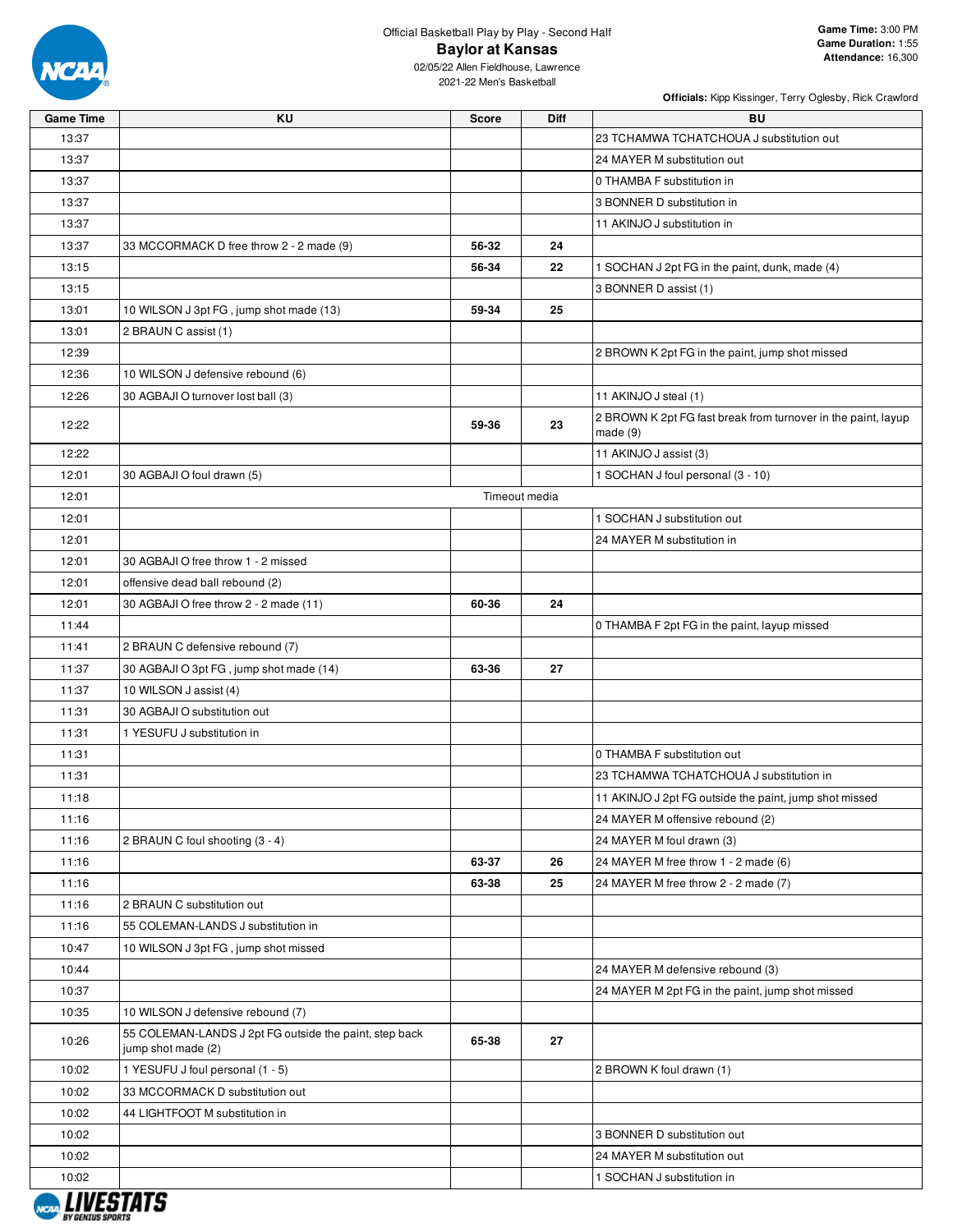

Official Basketball Play by Play - Second Half **Baylor at Kansas**

02/05/22 Allen Fieldhouse, Lawrence 2021-22 Men's Basketball

| <b>Game Time</b> | ΚU                                                                                   | <b>Score</b> | Diff          | BU                                                          |
|------------------|--------------------------------------------------------------------------------------|--------------|---------------|-------------------------------------------------------------|
| 10:02            |                                                                                      |              |               | 10 FLAGLER A substitution in                                |
| 09:58            |                                                                                      |              |               | 10 FLAGLER A 3pt FG, jump shot missed                       |
| 09:55            | 44 LIGHTFOOT M defensive rebound (5)                                                 |              |               |                                                             |
| 09:42            | 10 WILSON J turnover bad pass (1)                                                    |              |               | 11 AKINJO J steal (2)                                       |
| 09:36            | 3 HARRIS D steal (3)                                                                 |              |               | 11 AKINJO J turnover lost ball (3)                          |
| 09:30            | 10 WILSON J 2pt FG fast break from turnover in the paint,<br>driving layup made (15) | 67-38        | 29            |                                                             |
| 09:30            | 3 HARRIS D assist (6)                                                                |              |               |                                                             |
| 09:20            |                                                                                      | 67-40        | 27            | 10 FLAGLER A 2pt FG in the paint, layup made (11)           |
| 09:00            | 44 LIGHTFOOT M 2pt FG in the paint, jump shot made (6)                               | 69-40        | 29            |                                                             |
| 09:00            | 3 HARRIS D assist (7)                                                                |              |               |                                                             |
| 08:49            | 3 HARRIS D substitution out                                                          |              |               |                                                             |
| 08:49            | 10 WILSON J substitution out                                                         |              |               |                                                             |
| 08:49            | 2 BRAUN C substitution in                                                            |              |               |                                                             |
| 08:49            | 30 AGBAJI O substitution in                                                          |              |               |                                                             |
| 08:49            |                                                                                      |              |               | 11 AKINJO J substitution out                                |
| 08:49            |                                                                                      |              |               | 3 BONNER D substitution in                                  |
| 08:38            |                                                                                      |              |               | 10 FLAGLER A 3pt FG, jump shot missed                       |
| 08:35            | 30 AGBAJI O defensive rebound (9)                                                    |              |               |                                                             |
| 08:28            | 55 COLEMAN-LANDS J 2pt FG outside the paint, jump shot<br>made $(4)$                 | 71-40        | 31            |                                                             |
| 08:00            |                                                                                      | 71-42        | 29            | 10 FLAGLER A 2pt FG in the paint, layup made (13)           |
| 07:41            | 44 LIGHTFOOT M 2pt FG in the paint, hook shot made (8)                               | 73-42        | 31            |                                                             |
| 07:41            | 55 COLEMAN-LANDS J assist (1)                                                        |              |               |                                                             |
| 07:23            | 55 COLEMAN-LANDS J foul drawn (1)                                                    |              |               | 23 TCHAMWA TCHATCHOUA J foul offensive (2 - 11)             |
| 07:23            |                                                                                      |              |               | 23 TCHAMWA TCHATCHOUA J turnover offensive (3)              |
| 07:23            |                                                                                      |              | Timeout media |                                                             |
| 07:23            |                                                                                      |              |               | 2 BROWN K substitution out                                  |
| 07:23            |                                                                                      |              |               | 23 TCHAMWA TCHATCHOUA J substitution out                    |
| 07:23            |                                                                                      |              |               | 0 THAMBA F substitution in                                  |
| 07:23            |                                                                                      |              |               | 24 MAYER M substitution in                                  |
| 07:10            | 30 AGBAJI O 2pt FG from turnover in the paint, alleyoop made<br>(16)                 | 75-42        | 33            |                                                             |
| 07:10            | 2 BRAUN C assist (2)                                                                 |              |               |                                                             |
| 06:51            |                                                                                      |              |               | 24 MAYER M 2pt FG in the paint, layup missed                |
| 06:48            |                                                                                      |              |               | offensive rebound (27)                                      |
| 06:45            |                                                                                      |              |               | 3 BONNER D 3pt FG second chance, jump shot missed           |
| 06:41            | 2 BRAUN C defensive rebound (8)                                                      |              |               |                                                             |
| 06:36            | 30 AGBAJI O 2pt FG outside the paint, jump shot missed                               |              |               |                                                             |
| 06:34            |                                                                                      |              |               | 24 MAYER M defensive rebound (4)                            |
| 06:21            | 44 LIGHTFOOT M foul personal (3 - 6)                                                 |              |               | 3 BONNER D foul drawn (1)                                   |
| 06:21            |                                                                                      |              |               | 24 MAYER M substitution out                                 |
| 06:21            |                                                                                      |              |               | 2 BROWN K substitution in                                   |
| 06:17            |                                                                                      |              |               | 10 FLAGLER A 2pt FG outside the paint, jump shot missed     |
| 06:14            |                                                                                      |              |               | 0 THAMBA F offensive rebound (5)                            |
| 06:13            |                                                                                      |              |               | 0 THAMBA F 2pt FG second chance in the paint, layup missed  |
| 06:11            |                                                                                      |              |               | 0 THAMBA F offensive rebound (6)                            |
| 06:10            |                                                                                      |              |               | 0 THAMBA F 2pt FG second chance in the paint, layup blocked |
| 06:10            | 44 LIGHTFOOT M block (2)                                                             |              |               |                                                             |
| 06:06            | 55 COLEMAN-LANDS J defensive rebound (1)                                             |              |               |                                                             |
|                  |                                                                                      |              |               |                                                             |

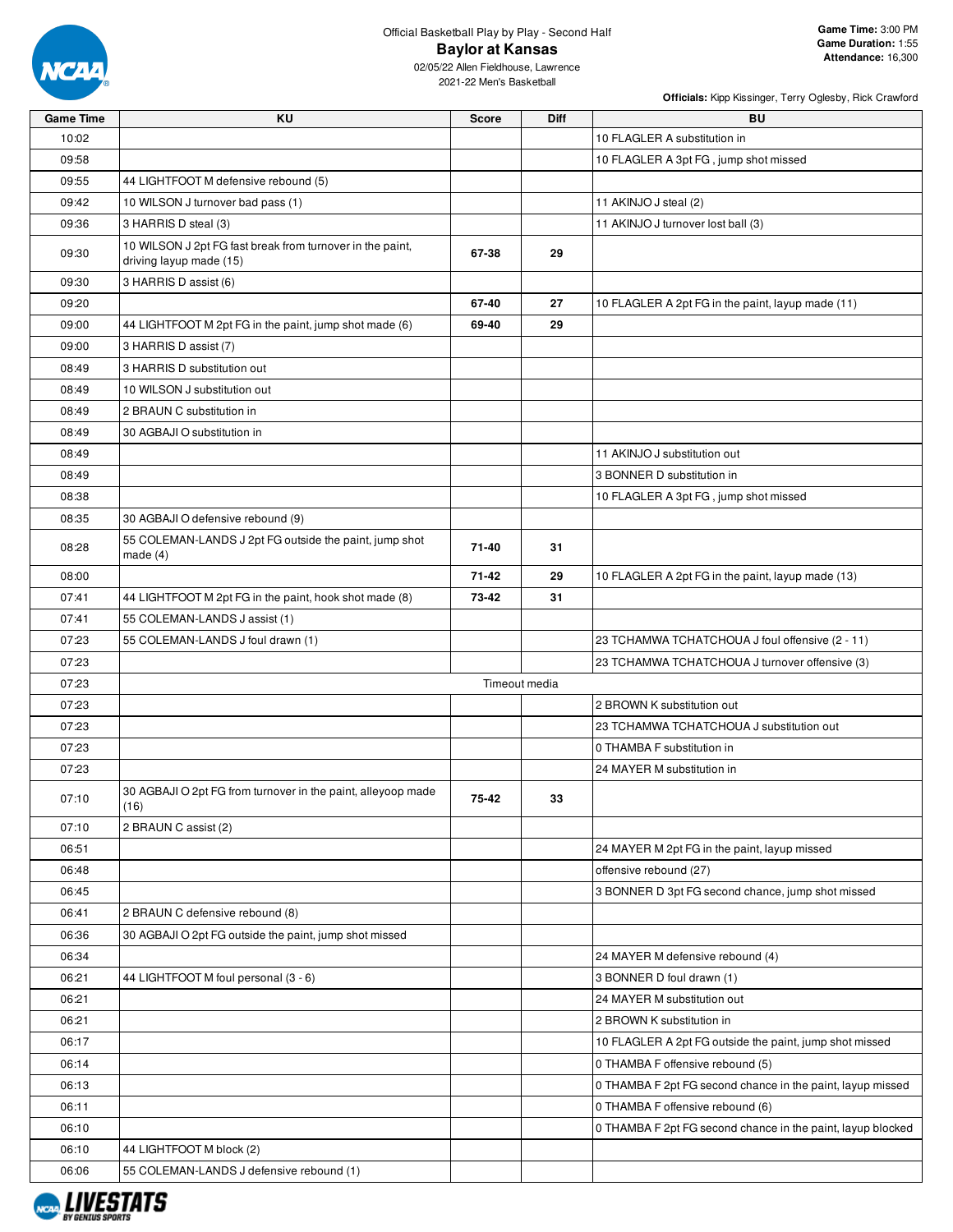

#### Official Basketball Play by Play - Second Half **Baylor at Kansas**

02/05/22 Allen Fieldhouse, Lawrence 2021-22 Men's Basketball

| <b>Game Time</b> | ΚU                                                                        | <b>Score</b> | <b>Diff</b>   | <b>BU</b>                                                  |
|------------------|---------------------------------------------------------------------------|--------------|---------------|------------------------------------------------------------|
| 05:54            | 44 LIGHTFOOT M foul drawn (1)                                             |              |               | 0 THAMBA F foul personal (4 - 12)                          |
| 05:54            | 44 LIGHTFOOT M free throw 1 - 2 missed                                    |              |               |                                                            |
| 05:54            | offensive dead ball rebound (3)                                           |              |               |                                                            |
| 05:54            | 44 LIGHTFOOT M free throw 2 - 2 missed                                    |              |               |                                                            |
| 05:52            |                                                                           |              |               | 0 THAMBA F defensive rebound (7)                           |
| 05:39            |                                                                           | 75-45        | 30            | 2 BROWN K 3pt FG, jump shot made (12)                      |
| 05:23            | 55 COLEMAN-LANDS J 3pt FG, jump shot missed                               |              |               |                                                            |
| 05:21            |                                                                           |              |               | 2 BROWN K defensive rebound (8)                            |
| 05:13            | 44 LIGHTFOOT M foul drawn (2)                                             |              |               | 0 THAMBA F foul offensive (5 - 13)                         |
| 05:13            |                                                                           |              |               | 0 THAMBA F turnover offensive (2)                          |
| 05:13            |                                                                           |              |               | 0 THAMBA F substitution out                                |
| 05:13            |                                                                           |              |               | 23 TCHAMWA TCHATCHOUA J substitution in                    |
| 05:03            | 30 AGBAJI O 3pt FG from turnover, jump shot missed                        |              |               |                                                            |
| 05:00            | 2 BRAUN C offensive rebound (9)                                           |              |               |                                                            |
| 04:59            | 2 BRAUN C turnover lost ball (4)                                          |              |               | 10 FLAGLER A steal (4)                                     |
| 04:42            |                                                                           |              |               | 2 BROWN K 2pt FG from turnover in the paint, layup missed  |
| 04:40            | 2 BRAUN C defensive rebound (10)                                          |              |               |                                                            |
| 04:22            | 55 COLEMAN-LANDS J 2pt FG in the paint, layup made (6)                    | 77-45        | 32            |                                                            |
| 04:22            | 2 BRAUN C assist (3)                                                      |              |               |                                                            |
| 04:00            |                                                                           |              |               | 2 BROWN K turnover travel (1)                              |
| 03:59            |                                                                           |              | Timeout media |                                                            |
| 03:59            | 44 LIGHTFOOT M substitution out                                           |              |               |                                                            |
| 03:59            | 24 ADAMS, JR. K substitution in                                           |              |               |                                                            |
| 03:49            | 1 YESUFU J substitution out                                               |              |               |                                                            |
| 03:49            | 0 PETTIFORD B substitution in                                             |              |               |                                                            |
| 03:37            | 30 AGBAJI O 2pt FG from turnover in the paint, driving layup<br>made (18) | 79-45        | 34            |                                                            |
| 03:20            |                                                                           | 79-47        | 32            | 3 BONNER D 2pt FG in the paint, jump shot made (2)         |
| 02:48            | turnover shot clock (15)                                                  |              |               |                                                            |
| 02:48            | 2 BRAUN C substitution out                                                |              |               |                                                            |
| 02:48            | 30 AGBAJI O substitution out                                              |              |               |                                                            |
| 02:48            | 12 TEAHAN C substitution in                                               |              |               |                                                            |
| 02:48            | 20 JANKOVICH M substitution in                                            |              |               |                                                            |
| 02:48            |                                                                           |              |               | 1 SOCHAN J substitution out                                |
| 02:48            |                                                                           |              |               | 32 LOVEDAY Z substitution in                               |
| 02:38            |                                                                           | 79-50        | 29            | 10 FLAGLER A 3pt FG from turnover, jump shot made (16)     |
| 02:23            | 12 TEAHAN C 3pt FG, jump shot blocked                                     |              |               |                                                            |
| 02:23            |                                                                           |              |               | 32 LOVEDAY Z block (1)                                     |
| 02:17            | 55 COLEMAN-LANDS J offensive rebound (2)                                  |              |               |                                                            |
| 02:16            | 55 COLEMAN-LANDS J 2pt FG second chance in the paint,<br>layup made (8)   | 81-50        | 31            |                                                            |
| 02:09            |                                                                           |              |               | 10 FLAGLER A 3pt FG, jump shot missed                      |
| 02:04            |                                                                           |              |               | 10 FLAGLER A offensive rebound (2)                         |
| 01:59            | 12 TEAHAN C foul drawn (1)                                                |              |               | 23 TCHAMWA TCHATCHOUA J foul offensive (3 - 14)            |
| 01:59            |                                                                           |              |               | 23 TCHAMWA TCHATCHOUA J turnover offensive (4)             |
| 01:43            | 55 COLEMAN-LANDS J turnover lost ball (1)                                 |              |               | 3 BONNER D steal (1)                                       |
| 01:39            |                                                                           |              |               | 2 BROWN K 2pt FG from turnover in the paint, layup blocked |
| 01:39            | 24 ADAMS, JR. K block (1)                                                 |              |               |                                                            |
| 01:39            |                                                                           |              |               | offensive rebound (34)                                     |
| 01:39            |                                                                           |              |               | 2 BROWN K substitution out                                 |
|                  |                                                                           |              |               |                                                            |

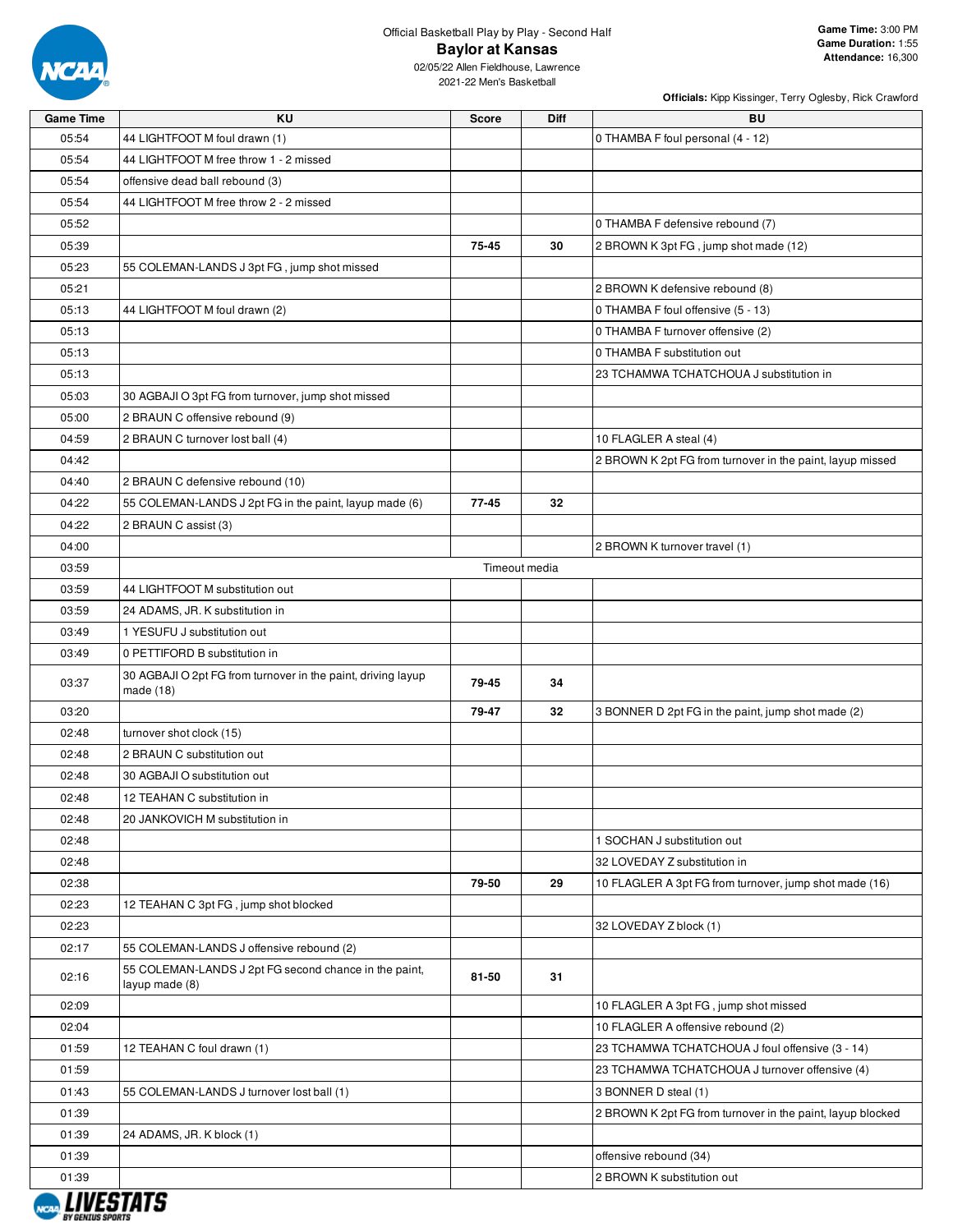

Official Basketball Play by Play - Second Half **Baylor at Kansas**

02/05/22 Allen Fieldhouse, Lawrence 2021-22 Men's Basketball

| <b>Game Time</b> | <b>KU</b><br><b>Diff</b><br><b>BU</b><br><b>Score</b><br>10 FLAGLER A substitution out<br>14 PAUL M substitution in<br>21 LOVE K substitution in<br>24 ADAMS, JR. K foul shooting (1 - 7)<br>3 BONNER D foul drawn (2)<br>81-51<br>30<br>12 TEAHAN C defensive rebound (1)<br>20 JANKOVICH M 3pt FG, jump shot missed<br>0 PETTIFORD B defensive rebound (1)<br>32<br>0 PETTIFORD B 2pt FG fast break in the paint, layup made (2)<br>83-51<br>24 ADAMS, JR. K block (2) |                    |    |                                                                          |  |  |
|------------------|--------------------------------------------------------------------------------------------------------------------------------------------------------------------------------------------------------------------------------------------------------------------------------------------------------------------------------------------------------------------------------------------------------------------------------------------------------------------------|--------------------|----|--------------------------------------------------------------------------|--|--|
| 01:39            |                                                                                                                                                                                                                                                                                                                                                                                                                                                                          |                    |    |                                                                          |  |  |
| 01:39            |                                                                                                                                                                                                                                                                                                                                                                                                                                                                          |                    |    |                                                                          |  |  |
| 01:39            |                                                                                                                                                                                                                                                                                                                                                                                                                                                                          |                    |    |                                                                          |  |  |
| 01:31            |                                                                                                                                                                                                                                                                                                                                                                                                                                                                          |                    |    |                                                                          |  |  |
| 01:31            |                                                                                                                                                                                                                                                                                                                                                                                                                                                                          |                    |    | 3 BONNER D free throw 1 - 2 made (3)                                     |  |  |
| 01:31            |                                                                                                                                                                                                                                                                                                                                                                                                                                                                          |                    |    | 3 BONNER D free throw 2 - 2 missed                                       |  |  |
| 01:29            |                                                                                                                                                                                                                                                                                                                                                                                                                                                                          |                    |    |                                                                          |  |  |
| 01:17            |                                                                                                                                                                                                                                                                                                                                                                                                                                                                          |                    |    |                                                                          |  |  |
| 01:13            |                                                                                                                                                                                                                                                                                                                                                                                                                                                                          |                    |    | 32 LOVEDAY Z defensive rebound (1)                                       |  |  |
| 01:02            |                                                                                                                                                                                                                                                                                                                                                                                                                                                                          |                    |    | 21 LOVE K 2pt FG outside the paint, jump shot missed                     |  |  |
| 00:59            |                                                                                                                                                                                                                                                                                                                                                                                                                                                                          |                    |    |                                                                          |  |  |
| 00:54            |                                                                                                                                                                                                                                                                                                                                                                                                                                                                          |                    |    |                                                                          |  |  |
| 00:41            |                                                                                                                                                                                                                                                                                                                                                                                                                                                                          |                    |    | 3 BONNER D 2pt FG outside the paint, jump shot blocked                   |  |  |
| 00:41            |                                                                                                                                                                                                                                                                                                                                                                                                                                                                          |                    |    |                                                                          |  |  |
| 00:37            |                                                                                                                                                                                                                                                                                                                                                                                                                                                                          |                    |    | 32 LOVEDAY Z offensive rebound (2)                                       |  |  |
| 00:35            |                                                                                                                                                                                                                                                                                                                                                                                                                                                                          | 83-54              | 29 | 21 LOVE K 3pt FG second chance, jump shot made (3)                       |  |  |
| 00:35            |                                                                                                                                                                                                                                                                                                                                                                                                                                                                          |                    |    | 32 LOVEDAY Z assist (1)                                                  |  |  |
| 00:21            | 12 TEAHAN C 3pt FG, jump shot missed                                                                                                                                                                                                                                                                                                                                                                                                                                     |                    |    |                                                                          |  |  |
| 00:17            |                                                                                                                                                                                                                                                                                                                                                                                                                                                                          |                    |    | 3 BONNER D defensive rebound (1)                                         |  |  |
| 00:07            |                                                                                                                                                                                                                                                                                                                                                                                                                                                                          | 83-56              | 27 | 3 BONNER D 2pt FG in the paint, layup made (5)                           |  |  |
| 00:07            | 55 COLEMAN-LANDS J foul shooting (1 - 8)                                                                                                                                                                                                                                                                                                                                                                                                                                 |                    |    | 3 BONNER D foul drawn (3)                                                |  |  |
| 00:07            |                                                                                                                                                                                                                                                                                                                                                                                                                                                                          | 83-57              | 26 | 3 BONNER D free throw 1 - 1 made (6)                                     |  |  |
| 00:05            | 12 TEAHAN C turnover lost ball (1)                                                                                                                                                                                                                                                                                                                                                                                                                                       |                    |    | 14 PAUL M steal (1)                                                      |  |  |
| 00:05            |                                                                                                                                                                                                                                                                                                                                                                                                                                                                          | 83-59              | 24 | 14 PAUL M 2pt FG fast break from turnover in the paint, layup<br>made(2) |  |  |
|                  |                                                                                                                                                                                                                                                                                                                                                                                                                                                                          | <b>END OF GAME</b> |    |                                                                          |  |  |
|                  |                                                                                                                                                                                                                                                                                                                                                                                                                                                                          | KU83-59 BU         |    |                                                                          |  |  |

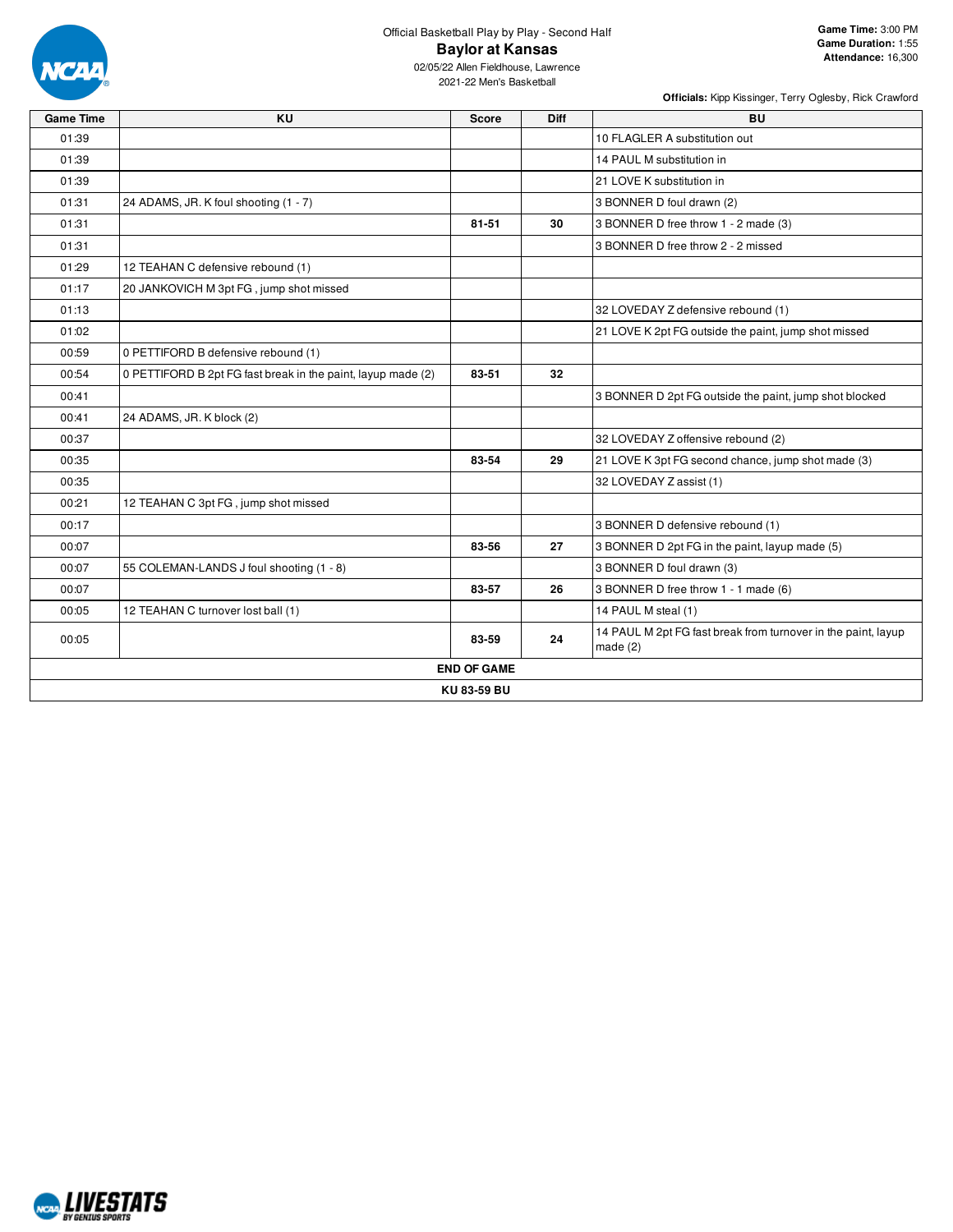

# Official Basketball Box Score - Second Half **Baylor at Kansas**

02/05/22 Allen Fieldhouse, Lawrence 2021-22 Men's Basketball

**Officials:** Kipp Kissinger, Terry Oglesby, Rick Crawford

| Baylor - 38   |                                |   |           |           |         |           |                |                |                 |                |              |              |           |                |                |           |               |       |
|---------------|--------------------------------|---|-----------|-----------|---------|-----------|----------------|----------------|-----------------|----------------|--------------|--------------|-----------|----------------|----------------|-----------|---------------|-------|
|               |                                |   |           | <b>FG</b> | 3P      | <b>FT</b> |                |                | <b>Rebounds</b> |                | <b>Fouls</b> | <b>TP</b>    | <b>AS</b> | l TO           | <b>ST</b>      |           | <b>Blocks</b> | $+/-$ |
|               | NO. Name                       |   | Min       | M-A       | M-A     | M-A       | <b>OR</b>      | <b>DR</b>      | <b>TOT</b>      | <b>PF</b>      | <b>FD</b>    |              |           |                |                | <b>BS</b> | <b>BA</b>     |       |
| 0             | Flo Thamba                     | F | 06:11     | $0 - 4$   | $0-0$   | $0-0$     | 3              |                | 4               | 4              | 0            | $\mathbf{0}$ | $\Omega$  | $\overline{2}$ | $\Omega$       | 0         |               | -3    |
| 2             | Kendall Brown                  | F | 15:53     | $2 - 6$   | $1 - 1$ | $0 - 0$   | $\mathbf{1}$   |                | $\overline{2}$  | 2              |              | 5            |           |                | 0              | 0         |               | -8    |
| 24            | <b>Matthew Mayer</b>           | F | 09:24     | $0 - 3$   | $0-0$   | $2 - 2$   | $\overline{c}$ | $\overline{2}$ | 4               | $\overline{2}$ | 2            | 2            | 0         |                |                | 0         | 1             | -11   |
| 10            | Adam Flagler                   | G | 14:26     | $6 - 11$  | $3-6$   | $1 - 1$   | 1.             | $\Omega$       |                 | 2              |              | 16           | 0         | $\Omega$       | 3              | $\Omega$  | $\mathbf 0$   | $-7$  |
| 11            | James Akinjo                   | G | 08:21     | $0 - 4$   | $0 - 2$ | $0-0$     | $\Omega$       | $\Omega$       | $\Omega$        | $\Omega$       | 0            | 0            |           |                | 2              | 0         | 1             | -10   |
| 1             | Jeremy Sochan                  |   | 13:26     | $1-3$     | $0 - 1$ | $0 - 0$   | $\Omega$       | 1              |                 |                | $\mathbf{0}$ | 2            |           | $\Omega$       | $\overline{c}$ | 0         | $\mathbf 0$   | -11   |
| 23            | Jonathan Tchamwa<br>Tchatchoua |   | 13:49     | $0 - 2$   | $0 - 1$ | $2 - 2$   | $\Omega$       | $\Omega$       | $\Omega$        | 2              |              | 2            | 0         | 2              | $\Omega$       | $\Omega$  | $\Omega$      | -3    |
| 3             | Dale Bonner                    |   | 12:24     | $2 - 4$   | $0 - 1$ | $2-3$     | $\Omega$       |                | 1               | 0              | 3            | 6            |           | $\Omega$       |                | 0         |               |       |
| 32            | Zach Loveday                   |   | 02:48     | $0 - 0$   | $0 - 0$ | $0-0$     |                |                | $\overline{2}$  | $\Omega$       | 0            | 0            |           | 0              | 0              |           | $\Omega$      | 8     |
| 14            | <b>Mitchell Paul</b>           |   | 01:39     | $1 - 1$   | $0 - 0$ | $0-0$     | $\Omega$       | $\Omega$       | $\Omega$        | $\Omega$       | 0            | 2            | 0         | 0              |                | $\Omega$  | $\mathbf 0$   |       |
| 21            | Kijana Love                    |   | 01:39     | $1-2$     | 1-1     | $0 - 0$   | 0              | $\Omega$       | $\Omega$        | 0              | 0            | 3            | 0         | 0              | 0              | 0         | $\Omega$      |       |
|               | Team                           |   |           |           |         |           | 2              | $\Omega$       | $\overline{2}$  |                |              | $\Omega$     |           | $\Omega$       |                |           |               |       |
| <b>Totals</b> |                                |   | $13 - 40$ | $5 - 13$  | $7 - 8$ | 10        |                | 17             | 14              | 8              | 38           | 5            |           | 10             |                | 5         | -6            |       |

|               | <b>Shooting By Period</b> |       |
|---------------|---------------------------|-------|
| ond FG%       | 13-40                     | 32.5% |
| 3PT%          | $5 - 13$                  | 38.5% |
| FT%           | 7-8                       | 87.5% |
| <b>GM FG%</b> | 13-40                     | 32.5% |
| 3PT%          | $5 - 13$                  | 38.5% |
| FT%           | $7-8$                     | 87.5% |

Dead Ball Rebounds: 0, 0

| Kansas - 44 |  |  |
|-------------|--|--|
|             |  |  |

**Biggest** lead

**Best Scoring Run** 

**Technical Fouls:**Coach 2 nd17:09

|               |                        |       | FG        | 3P      | <b>FT</b> |                |              | <b>Rebounds</b> |           | <b>Fouls</b> | <b>TP</b>      | <b>AS</b> | <b>TO</b> | <b>ST</b> |                | <b>Blocks</b> | $+/-$ |                 |
|---------------|------------------------|-------|-----------|---------|-----------|----------------|--------------|-----------------|-----------|--------------|----------------|-----------|-----------|-----------|----------------|---------------|-------|-----------------|
|               | NO. Name               | Min   | M-A       | M-A     | M-A       | <b>OR</b>      | <b>DR</b>    | <b>TOT</b>      | <b>PF</b> | <b>FD</b>    |                |           |           |           | <b>BS</b>      | BA            |       | l2 <sup>n</sup> |
| 10            | FI<br>Jalen Wilson     | 11:11 | $2 - 3$   | $1-2$   | $0-0$     | 0              | $\mathbf{2}$ | 2               | 0         | 0            | 5              |           |           | $\Omega$  |                | $\Omega$      | 11    |                 |
| 33            | David McCormack<br>FI  | 09:58 | $0 - 0$   | $0-0$   | $7-8$     | $\overline{2}$ |              | 3               |           | 3            | 7              | 0         | 0         | 0         |                | 0             | 9     |                 |
| 2             | Christian Braun<br>GI  | 14:45 | $2 - 3$   | $0 - 0$ | $0-0$     |                | 3            | 4               | 2         | 0            | 4              | 3         | 3         | $\Omega$  | $\Omega$       | $\Omega$      | 10    | GI              |
| 3             | Dajuan Harris<br>G     | 11:11 | $1-2$     | $0 - 0$ | $0 - 0$   | $\Omega$       |              | $\mathbf{1}$    |           | 2            | $\overline{c}$ | 2         |           |           | $\Omega$       | $\Omega$      | 11    |                 |
| 30            | Ochai Agbaji<br>GI     | 14:30 | $3-6$     | $1-3$   | $5-6$     | $\Omega$       | 6            | 6               | 0         | 4            | 12             | 0         | 3         |           | 0              | 0             | 12    |                 |
|               | Joseph Yesufu          | 07:42 | $0 - 0$   | $0 - 0$ | $0 - 0$   | $\Omega$       | $\Omega$     | $\Omega$        |           | $\Omega$     | $\Omega$       | 0         | 0         | 0         | 0              | 0             | 5     |                 |
| 55            | Jalen Coleman-Lands    | 11:16 | $4 - 5$   | $0 - 1$ | $0 - 0$   |                |              | 2               |           |              | 8              |           |           | $\Omega$  | 0              | 0             | $-1$  |                 |
| 44            | <b>Mitch Lightfoot</b> | 06:03 | $2 - 2$   | $0-0$   | $0 - 2$   | $\Omega$       |              | 1               |           | 2            | 4              | 0         | 0         | 0         |                | 0             | 5     |                 |
| 24            | KJ Adams, Jr.          | 03:59 | $0 - 0$   | $0 - 0$ | $0-0$     | $\Omega$       | $\Omega$     | $\Omega$        |           | $\mathbf{0}$ | 0              | 0         | 0         | $\Omega$  | $\overline{2}$ | 0             | -8    |                 |
| 0             | <b>Bobby Pettiford</b> | 03:49 | $1 - 1$   | $0 - 0$ | $0 - 0$   | $\Omega$       |              | 1               | 0         | 0            | 2              | 0         | 0         | $\Omega$  | $\Omega$       | 0             | -8    |                 |
| 12            | Chris Teahan           | 02:48 | $0 - 2$   | $0 - 2$ | $0-0$     | $\Omega$       |              |                 | 0         |              | $\mathbf 0$    | 0         |           |           | 0              |               | -8    |                 |
| 20            | Michael Jankovich      | 02:48 | $0 - 1$   | $0 - 1$ | $0 - 0$   | $\Omega$       | $\Omega$     | 0               | $\Omega$  | 0            | $\Omega$       | 0         | 0         | $\Omega$  | 0              | 0             | -8    |                 |
| Team          |                        |       |           |         |           | $\Omega$       |              |                 |           |              | 0              |           | 2         |           |                |               |       |                 |
| <b>Totals</b> |                        |       | $15 - 25$ | $2 - 9$ | $12 - 16$ | 4              | 18           | 22              | 8         | 13           | 44             | 7         | 12        |           | 5              |               | 6     |                 |

|                     | <b>Shooting By Period</b> |       |
|---------------------|---------------------------|-------|
| 2 <sup>nd</sup> FG% | $15 - 25$                 | 60.0% |
| 3PT%                | $2-9$                     | 22.2% |
| FT%                 | 12-16                     | 75%   |
| GM FG%              | 15-25                     | 60.0% |
| 3PT%                | $2-9$                     | 22.2% |
| FT%                 | 12-16                     | 75.0% |

Dead Ball Rebounds: 3, 0

**Lead Changes** 0 **Times Tied** 0 **Time with Lead** 00:00 19:45 **Bench** 15 14 **Technical Fouls:**:NONE

**Game Notes:**BU #0 F. Thamba fouled out with 5:54 remaining in regulation. ♦

 $8(2^{nd} 0:05)$ 



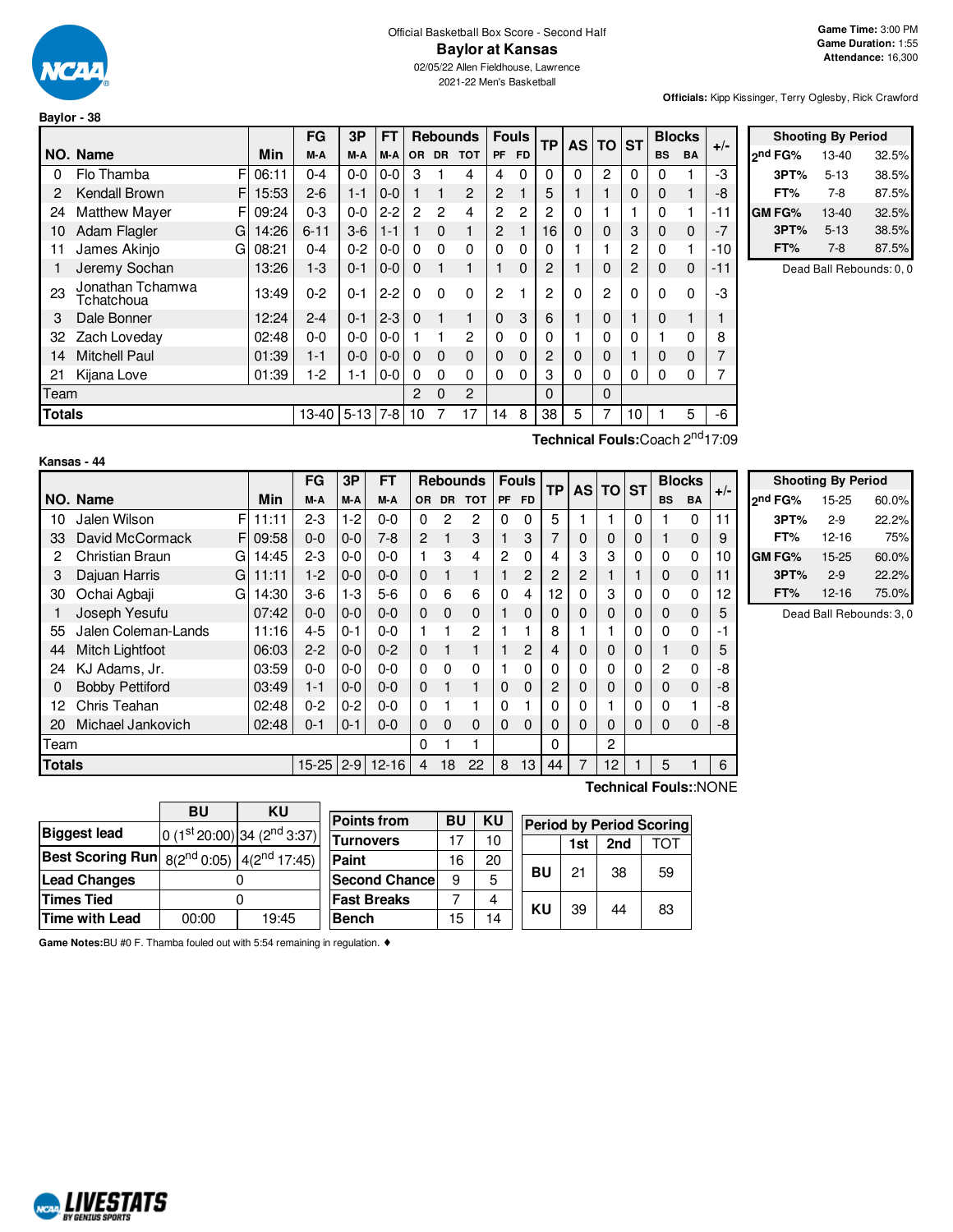

1/1 100%

**Officials:** Kipp Kissinger, Terry Oglesby, Rick Crawford



 $\frac{2/3}{67%}$ 

 $\frac{4/8}{50\%}$ 

20/29

69%

 $0/10\%$ 



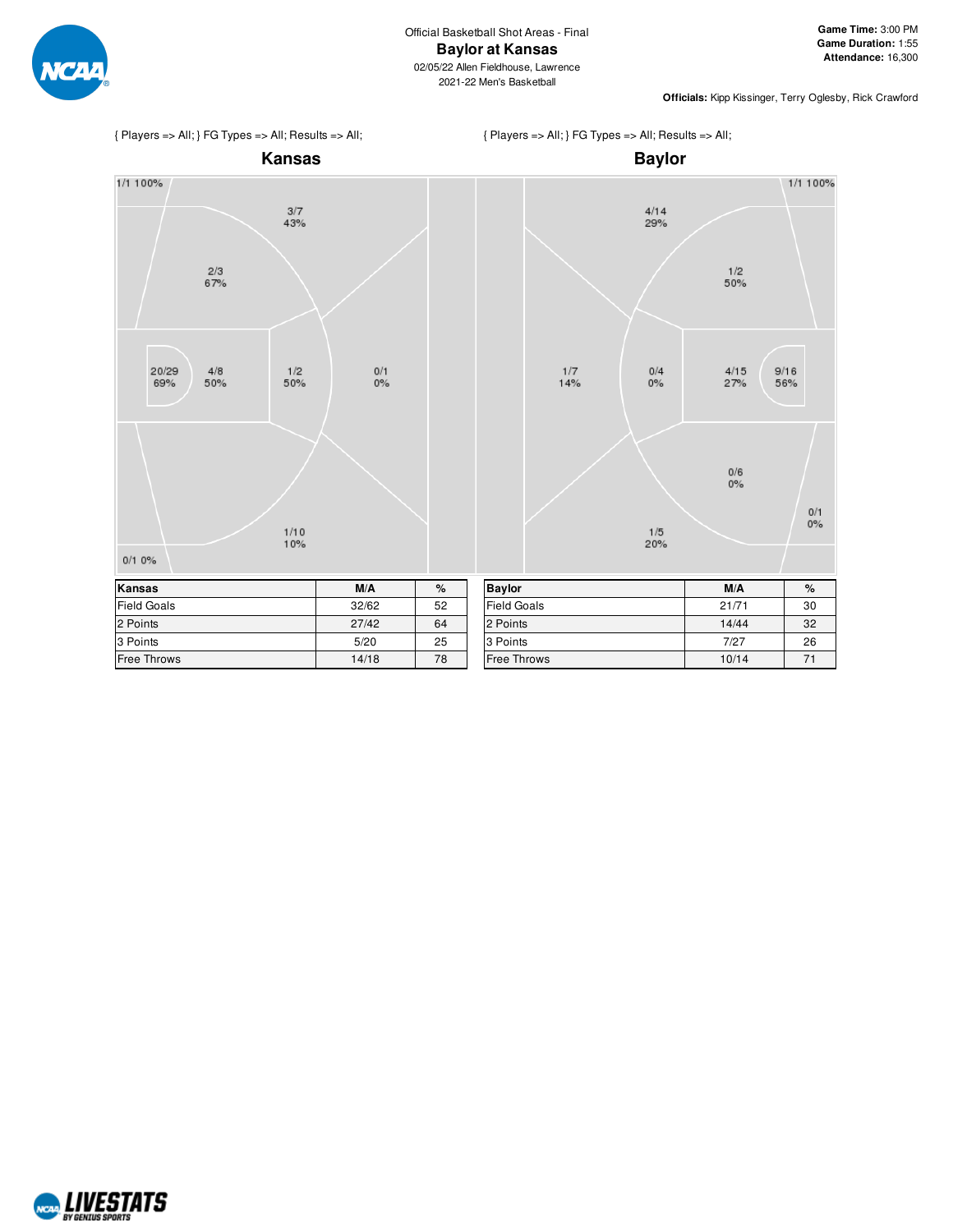

**Baylor**

2021-22 Men's Basketball

**Officials:** Kipp Kissinger, Terry Oglesby, Rick Crawford

| No             | Name                        | <b>Mins</b> |       | <b>Score</b> |           | <b>Points Diff</b>       |       | Points per Min |      | <b>Assists</b> |                |    | <b>Rebounds</b> | <b>Steals</b>  |                |          | <b>Turnovers</b> |
|----------------|-----------------------------|-------------|-------|--------------|-----------|--------------------------|-------|----------------|------|----------------|----------------|----|-----------------|----------------|----------------|----------|------------------|
|                |                             | On          | Off   | On           | Off       | On                       | Off   | On             | Off  | On             | Off            | On | Off             | On             | Off            | On       | Off              |
| $\mathbf 0$    | Flo Thamba                  | 16:47       | 23:13 | $24 - 29$    | $35 - 54$ | -5                       | $-19$ | 1.43           | .51  | 6              | 4              | 21 | 16              | 3              | 9              | 6        | 8                |
|                | Jeremy Sochan               | 25:35       | 14:25 | $33 - 58$    | $26 - 25$ | $-25$                    |       | 1.29           | 1.80 | $\overline{ }$ | 3              | 19 | 18              | 8              | $\overline{4}$ | 11       | 3                |
| $\overline{2}$ | Kendall Brown               | 33:20       | 06:40 | $42 - 70$    | $17 - 13$ | $-28$                    | 4     | .26            | 2.55 | 8              | 2              | 30 |                 | 9              | 3              | 12       | $\sim$           |
| 3              | Dale Bonner                 | 27:06       | 12:54 | $43 - 54$    | $16 - 29$ | $-11$                    | $-13$ | 1.59           | 1.24 | 8              | $\overline{2}$ | 26 | 11              | 5              |                | 9        | 5                |
| 10             | Adam Flagler                | 25:59       | 14:01 | $33 - 53$    | $26 - 30$ | $-20$                    | -4    | .27            | .85  | 3              |                | 23 | 14              | 10             | $\overline{2}$ | 11       | 3                |
| 11             | James Akinjo                | 24:39       | 15:21 | $33 - 52$    | $26 - 31$ | $-19$                    | $-5$  | 1.34           | 1.69 | 8              | 2              | 23 | 14              | 6              | 6              | 8        | 6                |
| 14             | <b>Mitchell Paul</b>        | 01:39       | 38:21 | $9 - 2$      | $50 - 81$ | $\overline{\phantom{a}}$ | $-31$ | 5.45           | .30  |                | 9              | 3  | 34              |                |                | $\Omega$ | 14               |
| 21             | Kijana Love                 | 01:39       | 38:21 | $9 - 2$      | $50 - 81$ | $\overline{7}$           | $-31$ | 5.45           | 1.30 |                | 9              | 3  | 34              |                |                | $\Omega$ | 14               |
| 23             | Jonathan Tchamwa Tchatchoua | 23:13       | 16:47 | $35 - 54$    | $24 - 29$ | $-19$                    | $-5$  | .51            | 1.43 | 4              | 6              | 16 | 21              | 9              | 3              | 8        | 6                |
| 24             | <b>Matthew Mayer</b>        | 17:15       | 22:45 | $22 - 37$    | $37 - 46$ | $-15$                    | -9    | 1.28           | 1.63 | 3              |                | 16 | 21              | 6              | 6              | 4        | 10               |
| 32             | Zach Loveday                | 02:48       | 37:12 | $12 - 4$     | $47 - 79$ | 8                        | $-32$ | 4.29           | 1.26 |                | 9              | 5  | 32              | $\overline{c}$ | 10             |          | 13               |

#### **Kansas**

| No             | Name                   |       | <b>Mins</b> |           | <b>Score</b> |    | <b>Points Diff</b> |      | Points per Min |              | <b>Assists</b> |    | <b>Rebounds</b> |                | <b>Steals</b>  |                | <b>Turnovers</b> |
|----------------|------------------------|-------|-------------|-----------|--------------|----|--------------------|------|----------------|--------------|----------------|----|-----------------|----------------|----------------|----------------|------------------|
|                |                        | On    | <b>Off</b>  | On        | Off          | On | Off                | On   | Off            | On           | Off            | On | Off             | <b>On</b>      | Off            | On             | Off              |
| 0              | <b>Bobby Pettiford</b> | 03:49 | 36:11       | $6 - 14$  | $77 - 45$    | -8 | 32                 | .57  | 2.13           | $\Omega$     | 18             | 3  | 43              |                | 6              | 3              | 14               |
|                | Joseph Yesufu          | 17:15 | 22:45       | $36 - 20$ | $47 - 39$    | 16 | 8                  | 2.09 | 2.07           | 12           | 6              | 21 | 25              | 3              | 3              | 4              | 13               |
| $\overline{c}$ | Christian Braun        | 32:27 | 07:33       | $71 - 44$ | $12 - 15$    | 27 | -3                 | 2.19 | .59            | 15           | 3              | 38 | 8               | 5              |                | 13             | 4                |
| 3              | Dajuan Harris          | 28:38 | 11:22       | $65 - 34$ | $18 - 25$    | 31 | $-7$               | 2.27 | 1.58           | 14           | 4              | 36 | 10              | 6              | $\Omega$       | 12             | 5                |
| 10             | Jalen Wilson           | 29:23 | 10:37       | 64 - 39   | $19 - 20$    | 25 | -1                 | 2.18 | 1.79           | 14           | 4              | 33 | 13              | 5              |                | 13             | 4                |
| 12             | Chris Teahan           | 02:48 | 37:12       | $4 - 12$  | $79 - 47$    | -8 | 32                 | 1.43 | 2.12           | $\mathbf{0}$ | 18             | 3  | 43              | 0              | 6              | $\overline{2}$ | 15               |
| 20             | Michael Jankovich      | 02:48 | 37:12       | $4 - 12$  | $79 - 47$    | -8 | 32                 | 1.43 | 2.12           | $\Omega$     | 18             | 3  | 43              | C              | 6              | 2              | 15               |
| 24             | KJ Adams, Jr.          | 03:59 | 36:01       | $6 - 14$  | $77 - 45$    | -8 | 32                 | 1.51 | 2.14           | $\Omega$     | 18             | 3  | 43              | <sup>0</sup>   | 6              | 3              | 14               |
| 30             | Ochai Agbaji           | 31:36 | 08:24       | $62 - 40$ | $21 - 19$    | 22 | $\overline{2}$     | 1.96 | 2.50           | 12           | 6              | 37 | 9               | 4              | $\overline{2}$ | 14             | 3                |
| 33             | David McCormack        | 21:27 | 18:33       | $42 - 26$ | $41 - 33$    | 16 | 8                  | 1.96 | 2.21           | 6            | 12             | 26 | 20              | $\overline{c}$ | 4              | 11             | 6                |
| 44             | Mitch Lightfoot        | 14:34 | 25:26       | $35 - 19$ | $48 - 40$    | 16 | 8                  | 2.40 | .89            | 12           | 6              | 17 | 29              | 4              | $\overline{2}$ | 3              | 14               |
| 55             | Jalen Coleman-Lands    | 11:16 | 28:44       | $20 - 21$ | $63 - 38$    | -1 | 25                 | 1.78 | 2.19           | 5            | 13             | 10 | 36              |                | 5              | 5.             | 12               |

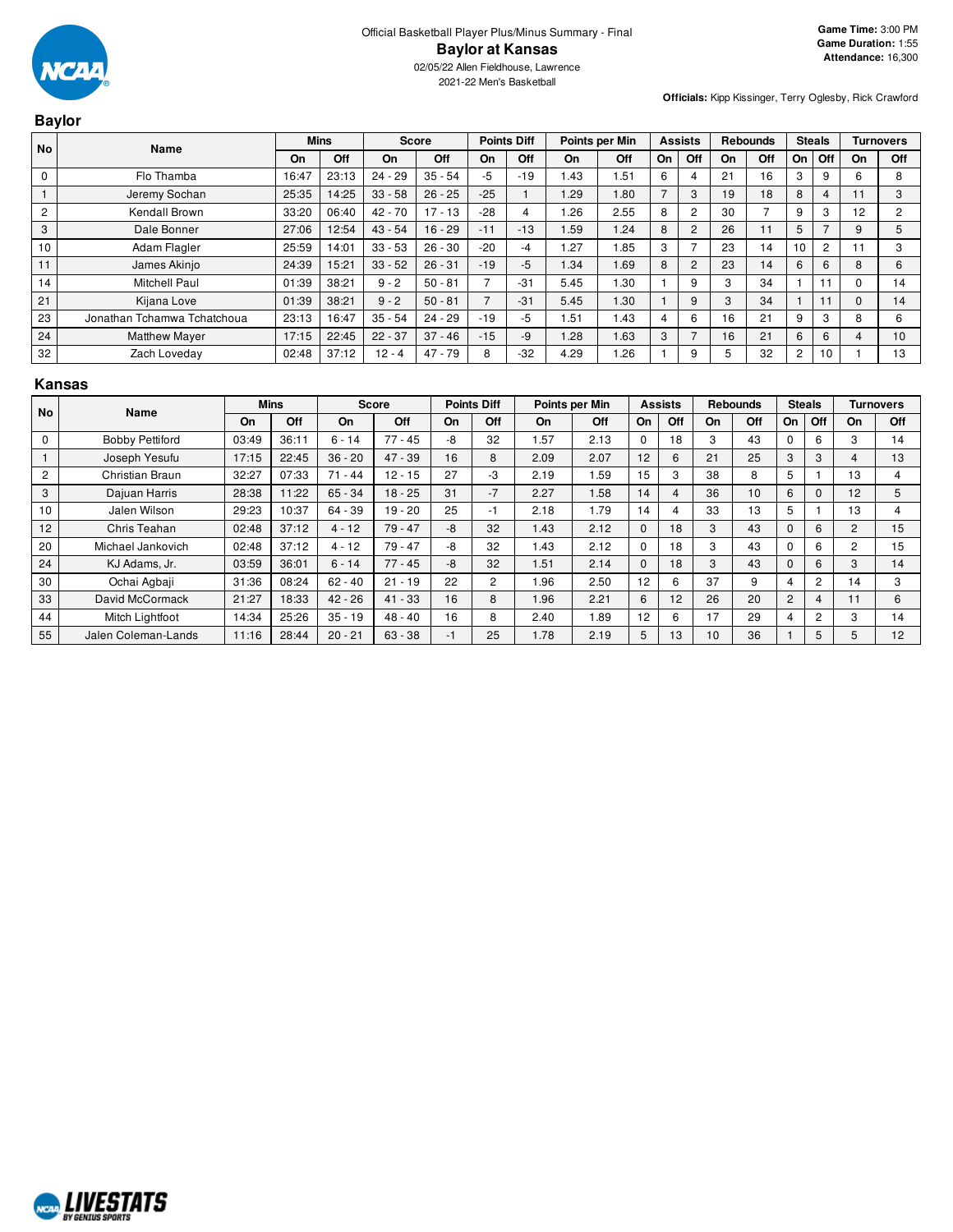

**Officials:** Kipp Kissinger, Terry Oglesby, Rick Crawford

# Players => AllFG Types=>AllResults=>All **Baylor**



**Blow Up Chart**



| <b>Baylor</b>      | M/A   | %  | <b>Bavlor</b>            | M/A       | $\%$ |
|--------------------|-------|----|--------------------------|-----------|------|
| <b>Field Goals</b> | 21/71 | 30 | Points in the Paint      | 26(13/31) | 42   |
| 2 Points           | 14/44 | 32 | <b>Fast Break Points</b> | 9(5/5)    | 100  |
| 3 Points           | 7/27  | 26 | Second Chance Points     | 13(8/19)  | 42   |
| <b>Free Throws</b> | 10/14 |    | <b>Effective FG%</b>     | 35        |      |

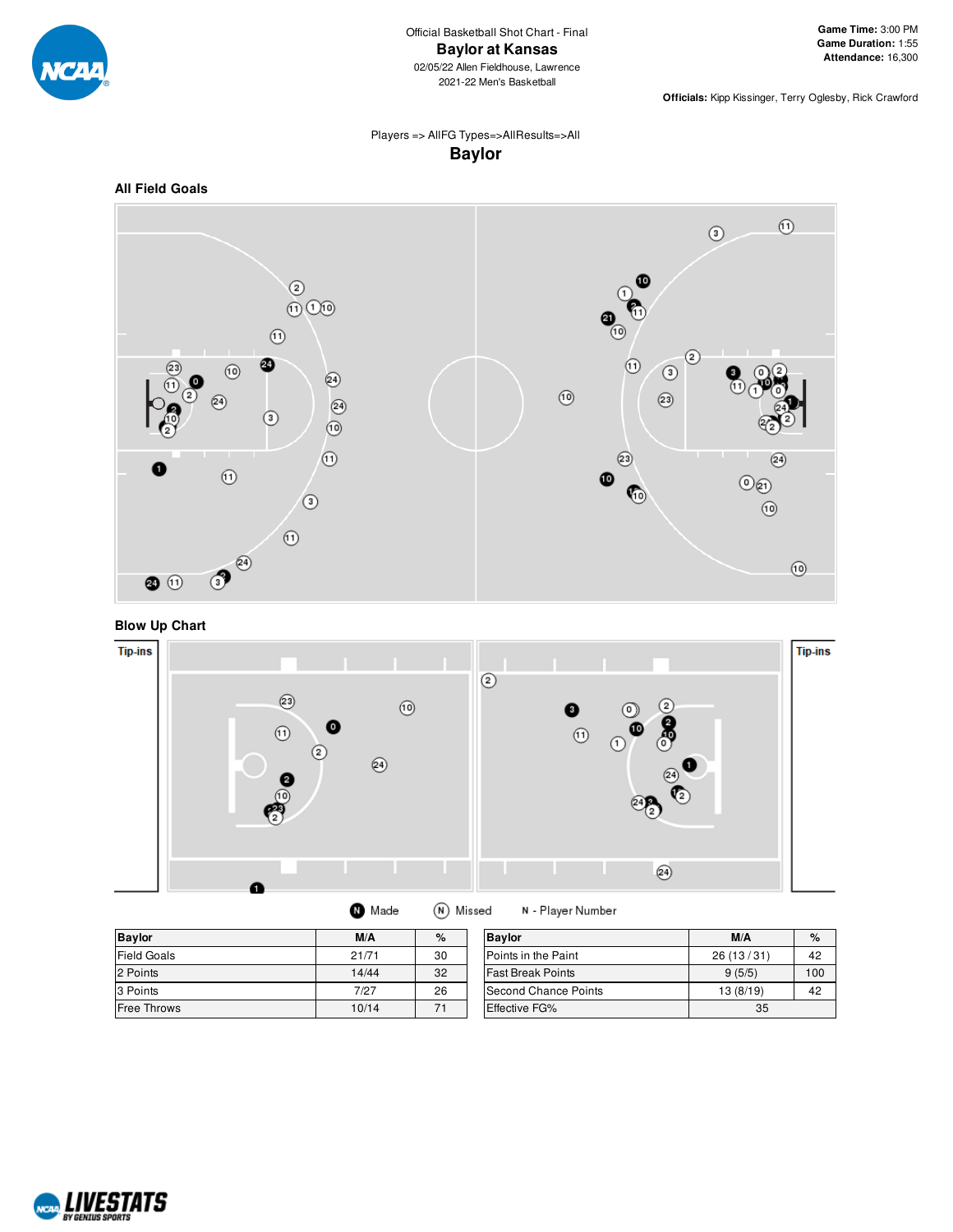

Official Basketball Shot Chart - Final **Baylor at Kansas** 02/05/22 Allen Fieldhouse, Lawrence 2021-22 Men's Basketball

**Game Time:** 3:00 PM **Game Duration:** 1:55 **Attendance:** 16,300

**Officials:** Kipp Kissinger, Terry Oglesby, Rick Crawford

#### Players => AllFG Types=>AllResults=>All **Kansas**









|  | Made |  | (N) Missed | Ν. |
|--|------|--|------------|----|
|--|------|--|------------|----|

**Kansas M/A %** Field Goals 32/62 52 2 Points 27/42 64 3 Points 25 Free Throws 2012 14/18 278 **Kansas M/A %** Points in the Paint 48 (24 / 37) 65 Fast Break Points 17 (9/9) 100 Second Chance Points 20 (11/13) 85 Effective FG% 56

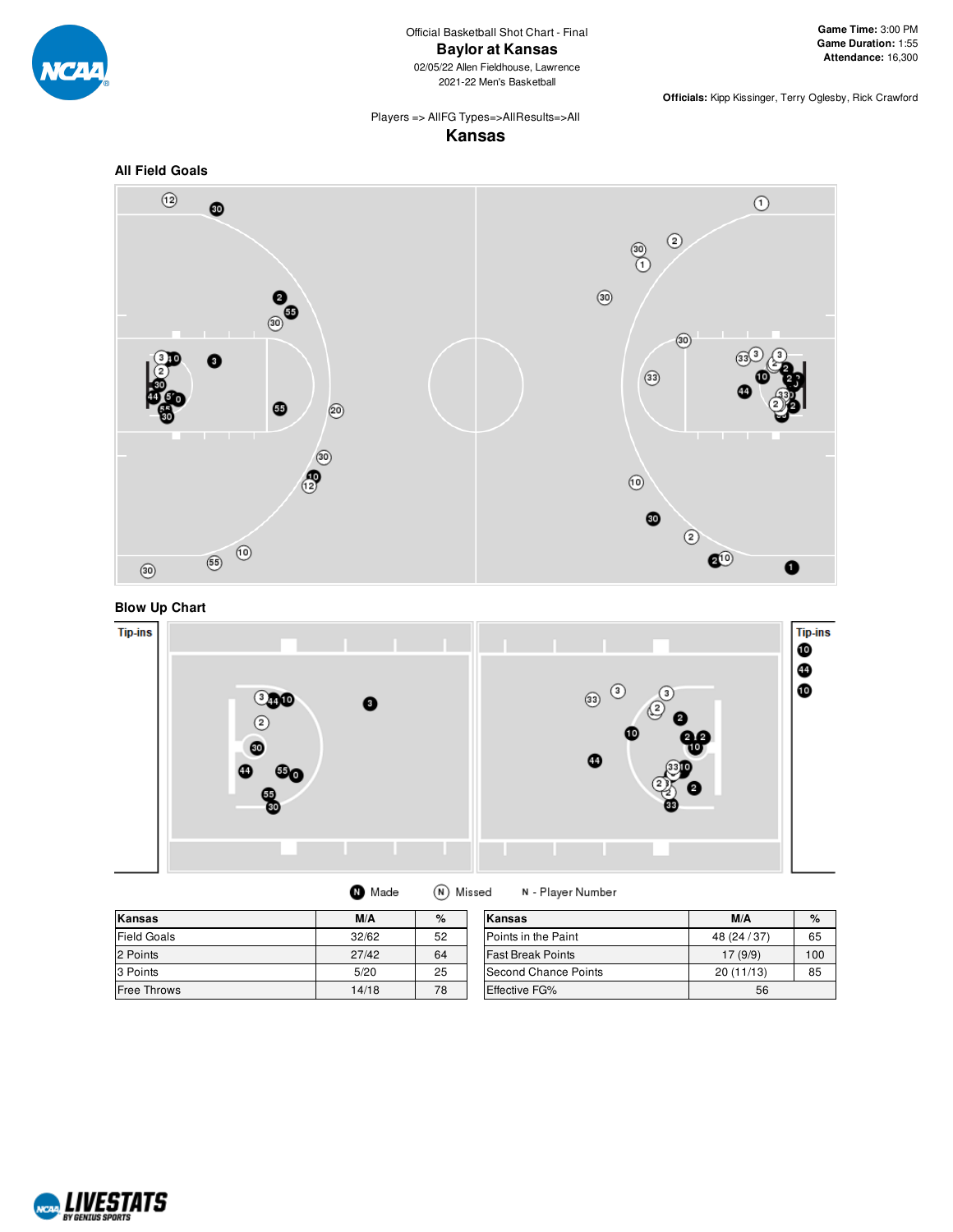

**Baylor**

2021-22 Men's Basketball

| Lineup                                                                              | Quarter<br>On         | <b>Time</b><br>On | Quarter<br>Off | Time<br>Off | Time on<br>Court | <b>Score</b> | <b>Score</b><br><b>Diff</b> |                |                |                | <b>RebiStilToviAss</b> | <b>PPP</b> |
|-------------------------------------------------------------------------------------|-----------------------|-------------------|----------------|-------------|------------------|--------------|-----------------------------|----------------|----------------|----------------|------------------------|------------|
| 0- Thamba F/2- Brown K/10- Flagler A/11- Akinjo J/24- Mayer M/                      | $\mathbf{1}$          | 20:00             | $\mathbf{1}$   | 17:00       | 03:00            | $2 - 7$      | $-5$                        | 3              | $\mathbf 0$    |                | $\mathbf 0$            | 0.4000     |
| 1- Sochan J/2- Brown K/3- Bonner D/10- Flagler A/23- Tchamwa<br>Tchatchoua J/       | $\mathbf{1}$          | 17:00             | $\mathbf{1}$   | 15:06       | 01:54            | $0 - 5$      | $-5$                        | $\Omega$       | $\mathbf{1}$   | 1              | $\Omega$               | 0.0000     |
| 1- Sochan J/2- Brown K/3- Bonner D/11- Akinjo J/23- Tchamwa<br>Tchatchoua J/        | $\mathbf{1}$          | 15:06             | $\mathbf{1}$   | 10:54       | 04:12            | $5 - 11$     | -6                          | $\overline{2}$ | $\mathbf 0$    | 1              | $\overline{c}$         | 0.7143     |
| 0- Thamba F/3- Bonner D/10- Flagler A/11- Akinjo J/24- Mayer M/                     | $\mathbf{1}$          | 10:54             | $\mathbf{1}$   | 08:21       | 02:33            | $6 - 4$      | $\overline{2}$              | $\mathbf{1}$   | $\mathbf 0$    | $\mathbf 0$    | $\mathbf{1}$           | 1.5464     |
| 0- Thamba F/2- Brown K/10- Flagler A/11- Akinjo J/24- Mayer M/                      | $\mathbf{1}$          | 08:21             | $\mathbf{1}$   | 07:33       | 00:48            | $0-0$        | $\Omega$                    | $\mathbf{1}$   | $\mathbf{1}$   | $\mathbf{1}$   | $\mathbf 0$            | 0.0000     |
| 2- Brown K/ 10- Flagler A/ 11- Akinjo J/ 23- Tchamwa Tchatchoua J/ 24-<br>Mayer M/  | $\mathbf{1}$          | 07:33             | $\mathbf{1}$   | 06:03       | 01:30            | $1 - 2$      | $-1$                        | 3              | $\mathbf{0}$   | $\mathbf 0$    | $\mathbf 0$            | 0.4098     |
| 1- Sochan J/2- Brown K/3- Bonner D/10- Flagler A/23- Tchamwa<br>Tchatchoua J/       | $\mathbf{1}$          | 06:03             | $\mathbf{1}$   | 04:15       | 01:48            | $1 - 5$      | $-4$                        | 3              | $\Omega$       | $\mathbf{1}$   | $\Omega$               | 0.2252     |
| 0- Thamba F/ 1- Sochan J/ 2- Brown K/ 3- Bonner D/ 11- Akinjo J/                    | $\mathbf{1}$          | 04:15             | $\overline{c}$ | 20:00       | 04:15            | $6-5$        | $\mathbf{1}$                | $\overline{7}$ | $\mathbf 0$    | $\overline{c}$ | $\overline{c}$         | 1.0204     |
| 0- Thamba F/2- Brown K/10- Flagler A/11- Akinjo J/24- Mayer M/                      | $\overline{2}$        | 20:00             | $\overline{2}$ | 18:13       | 01:47            | $3-2$        | $\mathbf{1}$                | 3              | 1              | $\Omega$       | $\mathbf{1}$           | 1.5000     |
| 0- Thamba F/1- Sochan J/10- Flagler A/11- Akinjo J/24- Mayer M/                     | $\overline{2}$        | 18:13             | $\overline{2}$ | 18:05       | 00:08            | $0 - 1$      | $-1$                        | $\mathbf 0$    | $\mathbf 0$    | $\mathbf{1}$   | $\mathbf 0$            | 0.0000     |
| 1- Sochan J/ 10- Flagler A/ 11- Akinjo J/ 23- Tchamwa Tchatchoua J/ 24-<br>Mayer M/ | $\mathbf{2}^{\prime}$ | 18:05             | $\overline{2}$ | 16:47       | 01:18            | $2 - 4$      | $-2$                        | $\mathbf{1}$   | $\overline{c}$ | 1              | $\mathbf{0}$           | 0.6944     |
| 1- Sochan J/2- Brown K/11- Akinjo J/23- Tchamwa Tchatchoua J/24-<br>Mayer M/        | $\overline{2}$        | 16:47             | $\overline{2}$ | 16:27       | 00:20            | $0 - 2$      | $-2$                        | $\Omega$       | $\mathbf 0$    | $\Omega$       | $\Omega$               | 0.0000     |
| 1- Sochan J/2- Brown K/10- Flagler A/23- Tchamwa Tchatchoua J/24-<br>Mayer M/       | $\overline{2}$        | 16:27             | 2              | 13:37       | 02:50            | $6 - 7$      | $-1$                        | $\Omega$       | $\overline{2}$ | $\Omega$       | $\mathbf{1}$           | 0.9317     |
| 0- Thamba F/ 1- Sochan J/ 2- Brown K/ 3- Bonner D/ 11- Akinjo J/                    | $\overline{2}$        | 13:37             | $\overline{c}$ | 12:01       | 01:36            | $4 - 4$      | $\Omega$                    | $\mathbf 0$    | $\mathbf{1}$   | $\mathbf 0$    | $\overline{2}$         | 1.3333     |
| 0- Thamba F/2- Brown K/3- Bonner D/11- Akinjo J/24- Mayer M/                        | $\overline{2}$        | 12:01             | $\overline{c}$ | 11:31       | 00:30            | $0 - 4$      | $-4$                        | $\Omega$       | $\Omega$       | $\mathbf 0$    | $\Omega$               | 0.0000     |
| 2- Brown K/3- Bonner D/11- Akinjo J/23- Tchamwa Tchatchoua J/24-<br>Mayer M/        | $\overline{2}$        | 11:31             | $\overline{2}$ | 10:02       | 01:29            | $2 - 2$      | $\Omega$                    | $\overline{2}$ | $\mathbf 0$    | $\Omega$       | $\Omega$               | 1.0638     |
| 1- Sochan J/2- Brown K/10- Flagler A/11- Akinjo J/23- Tchamwa<br>Tchatchoua J/      | $\overline{c}$        | 10:02             | 2              | 08:49       | 01:13            | $2 - 4$      | $-2$                        | $\Omega$       | 1              | $\mathbf{1}$   | $\Omega$               | 0.6667     |
| 1- Sochan J/2- Brown K/3- Bonner D/10- Flagler A/23- Tchamwa<br>Tchatchoua J/       | $\overline{2}$        | 08:49             | $\overline{2}$ | 07:23       | 01:26            | $2 - 4$      | $-2$                        | $\Omega$       | $\mathbf 0$    | 1              | $\Omega$               | 0.6667     |
| 0- Thamba F/ 1- Sochan J/ 3- Bonner D/ 10- Flagler A/ 24- Mayer M/                  | $\overline{2}$        | 07:23             | $\overline{2}$ | 06:21       | 01:02            | $0 - 2$      | $-2$                        | $\overline{c}$ | $\mathbf 0$    | $\mathbf 0$    | $\Omega$               | 0.0000     |
| 0- Thamba F/1- Sochan J/2- Brown K/3- Bonner D/10- Flagler A/                       | $\overline{2}$        | 06:21             | $\overline{2}$ | 05:13       | 01:08            | $3-0$        | 3                           | $\overline{4}$ | $\mathbf 0$    | 1              | $\Omega$               | 1.0000     |
| 1- Sochan J/2- Brown K/3- Bonner D/10- Flagler A/23- Tchamwa<br>Tchatchoua J/       | $\overline{2}$        | 05:13             | 2              | 02:48       | 02:25            | $2 - 4$      | $-2$                        | $\Omega$       | $\mathbf{1}$   | 1              | $\Omega$               | 0.6667     |
| 2- Brown K/3- Bonner D/10- Flagler A/23- Tchamwa Tchatchoua J/32-<br>Loveday Z/     | $\overline{2}$        | 02:48             | $\overline{2}$ | 01:39       | 01:09            | $3 - 2$      | $\mathbf{1}$                | $\overline{2}$ | 1              | $\mathbf{1}$   | $\mathbf{0}$           | 1.5000     |
| 3- Bonner D/ 14- Paul M/ 21- Love K/ 23- Tchamwa Tchatchoua J/ 32-<br>Loveday Z/    | $\overline{2}$        | 01:39             | $\overline{c}$ | 00:00       | 01:39            | $9 - 2$      | $\overline{7}$              | 3              | $\mathbf{1}$   | $\mathbf 0$    | $\mathbf{1}$           | 1.6917     |

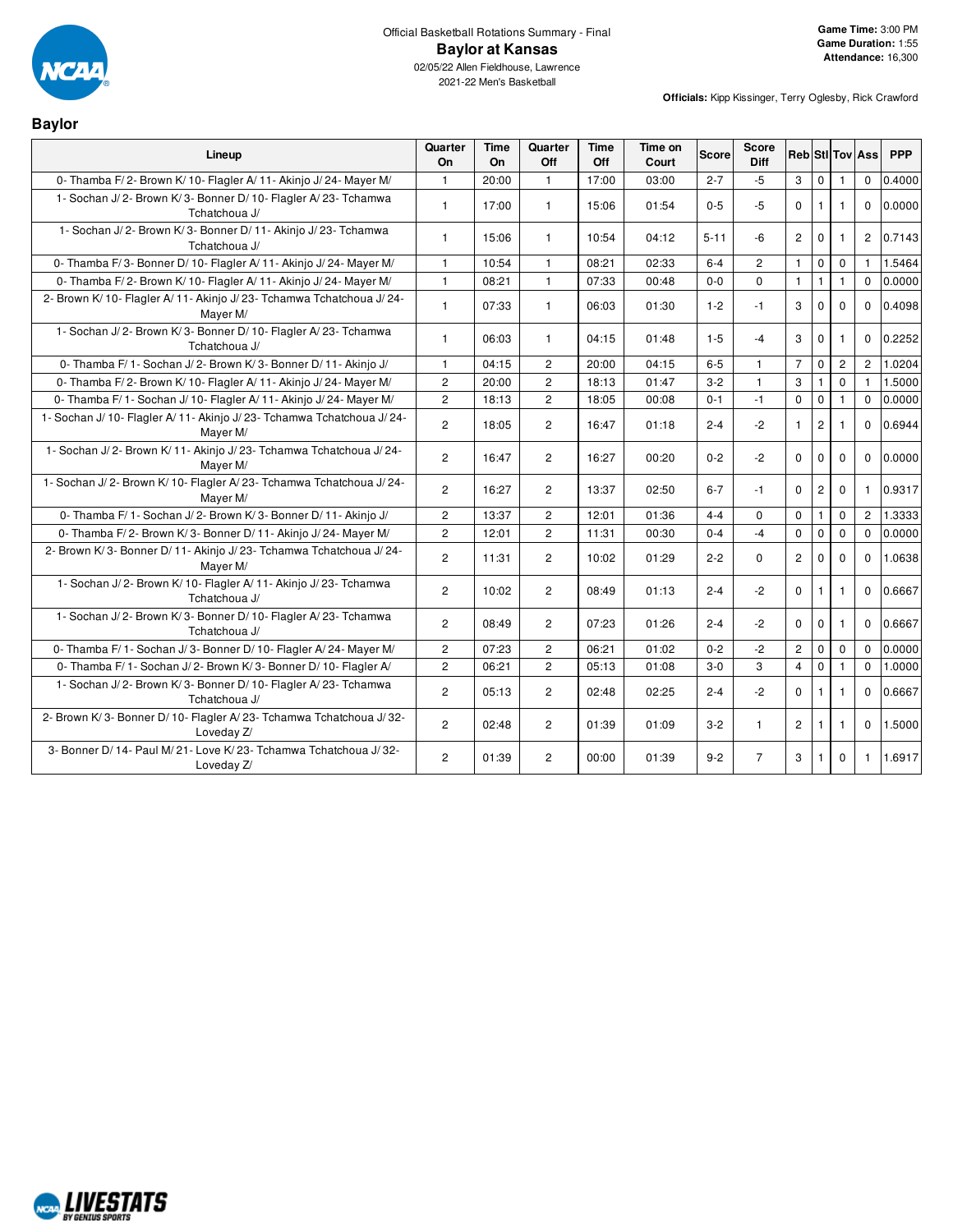

2021-22 Men's Basketball

**Officials:** Kipp Kissinger, Terry Oglesby, Rick Crawford

# **Kansas**

| Lineup                                                                                   | Quarter<br>On  | Time<br>On | Quarter<br>Off | Time<br>Off | Time on<br>Court | Score    | Score<br><b>Diff</b> |                |                |          | <b>Reb StilTov Ass</b> | <b>PPP</b> |
|------------------------------------------------------------------------------------------|----------------|------------|----------------|-------------|------------------|----------|----------------------|----------------|----------------|----------|------------------------|------------|
| 2- Braun C/3- Harris D/10- Wilson J/30- Agbaji O/33- McCormack D/                        |                | 20:00      |                | 13:48       | 06:12            | $12 - 4$ | 8                    | 9              | $\overline{2}$ |          | 3                      | 1.1494     |
| 1- Yesufu J/2- Braun C/3- Harris D/10- Wilson J/44- Lightfoot M/                         |                | 13:48      |                | 10:54       | 02:54            | $11-3$   | 8                    | $\overline{4}$ |                | 0        | 4                      | 8333       |
| 1- Yesufu J/2- Braun C/10- Wilson J/30- Agbaii O/44- Lightfoot M/                        |                | 10:54      |                | 08:21       | 02:33            | $4 - 6$  | $-2$                 | $\overline{2}$ | $\mathbf 0$    |          |                        | 1.0000     |
| 1- Yesufu J/3- Harris D/10- Wilson J/30- Agbaji O/33- McCormack D/                       |                | 08:21      |                | 06:03       | 02:18            | $2 - 1$  |                      | 3              | $\Omega$       |          |                        | 0.5000     |
| 1- Yesufu J/2- Braun C/3- Harris D/30- Agbaji O/44- Lightfoot M/                         |                | 06:03      |                | 04:15       | 01:48            | $5 - 1$  | 4                    | 5              |                | $\Omega$ |                        | 1.0000     |
| 2- Braun C/3- Harris D/10- Wilson J/30- Agbaji O/44- Lightfoot M/                        |                | 04:15      |                | 02:59       | 01:16            | $3-2$    |                      | $\mathbf 0$    |                | $\Omega$ |                        | .2295      |
| 2- Braun C/3- Harris D/10- Wilson J/30- Agbaji O/33- McCormack D/                        |                | 02:59      | $\overline{2}$ | 11:31       | 11:28            | $26-19$  | $\overline{7}$       | 13             | $\Omega$       | 9        | $\overline{2}$         | 1.1226     |
| 1- Yesufu J/2- Braun C/3- Harris D/10- Wilson J/33- McCormack D/                         | $\overline{2}$ | 11:31      | $\overline{2}$ | 11:16       | 00:15            | $0 - 2$  | $-2$                 | $\Omega$       | $\Omega$       |          | $\Omega$               | 0.0000     |
| 1- Yesufu J/3- Harris D/10- Wilson J/33- McCormack D/55- Coleman-<br>Lands J/            | $\overline{2}$ | 11:16      | $\overline{2}$ | 10:02       | 01:14            | $2 - 0$  | $\overline{2}$       |                | $\Omega$       | 0        | $\Omega$               | 1.0000     |
| 1- Yesufu J/3- Harris D/10- Wilson J/44- Lightfoot M/55- Coleman-Lands                   | $\overline{2}$ | 10:02      | $\overline{2}$ | 08:49       | 01:13            | $4 - 2$  | $\overline{c}$       |                |                |          | 2                      | 1.3333     |
| 1- Yesufu J/2- Braun C/30- Agbaji O/44- Lightfoot M/55- Coleman-Lands                    | $\overline{2}$ | 08:49      | $\overline{2}$ | 03:59       | 04:50            | $8 - 5$  | 3                    | 5              | $\Omega$       |          | 3                      | 1.0152     |
| 1- Yesufu J/2- Braun C/24- Adams, Jr. K/30- Agbaji O/55- Coleman-Lands                   | $\overline{2}$ | 03:59      | $\overline{2}$ | 03:49       | 00:10            | $0 - 0$  | $\Omega$             | $\Omega$       | $\Omega$       | $\Omega$ | $\mathbf 0$            | 0.0000     |
| 0- Pettiford B/2- Braun C/24- Adams, Jr. K/30- Agbaii O/55- Coleman-<br>Lands $J/$       | $\overline{2}$ | 03:49      | $\overline{2}$ | 02:48       | 01:01            | $2 - 2$  | $\Omega$             | $\mathbf 0$    | $\Omega$       |          | $\mathbf 0$            | 1.0000     |
| 0- Pettiford B/ 12- Teahan C/ 20- Jankovich M/ 24- Adams, Jr. K/ 55-<br>Coleman-Lands J/ | $\overline{2}$ | 02:48      | $\overline{2}$ | 00:00       | 02:48            | $4 - 12$ | -8                   | 3              |                | 2        | $\mathbf 0$            | 0.6667     |

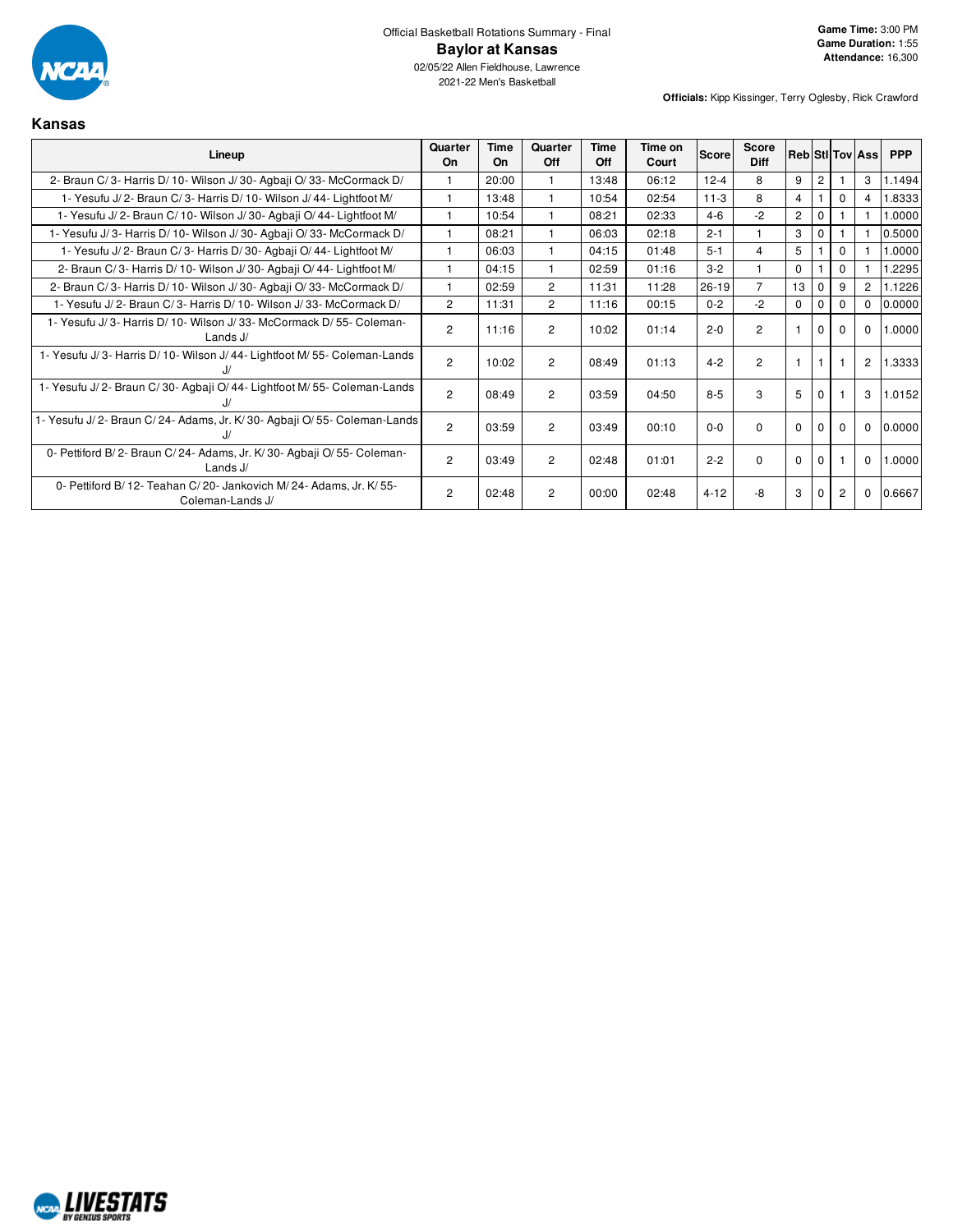

| <b>Baylor</b>                                                                    |             |              |                   |         |                |                |                |            |            |
|----------------------------------------------------------------------------------|-------------|--------------|-------------------|---------|----------------|----------------|----------------|------------|------------|
| Lineup                                                                           | <b>Time</b> | <b>Score</b> | <b>Score Diff</b> | Pts/Min | Reb            |                | Stl Tov        | <b>Ass</b> | <b>PPP</b> |
| 1- Sochan J/2- Brown K/3- Bonner D/10- Flagler A/23- Tchamwa Tchatchoua J/       | 07:33       | $5 - 18$     | $-13$             | 0.6623  | 3              | $\overline{2}$ | 4              | 0          | 0.3720     |
| 0- Thamba F/ 1 - Sochan J/ 2 - Brown K/ 3 - Bonner D/ 11 - Akinjo J/             | 05:51       | $10-9$       |                   | 1.7094  | 7              |                | $\overline{c}$ | 4          | 1.1261     |
| 0- Thamba F/2- Brown K/10- Flagler A/11- Akinjo J/24- Mayer M/                   | 05:35       | $5-9$        | $-4$              | 0.8955  | $\overline{7}$ | $\overline{2}$ | $\overline{c}$ |            | 0.5556     |
| 1- Sochan J/2- Brown K/3- Bonner D/11- Akinjo J/23- Tchamwa Tchatchoua J/        | 04:12       | $5 - 11$     | $-6$              | 1.1905  | 2              | $\Omega$       |                | 2          | 0.7143     |
| 1- Sochan J/2- Brown K/10- Flagler A/23- Tchamwa Tchatchoua J/24- Mayer M/       | 02:50       | $6 - 7$      | $-1$              | 2.1176  | $\Omega$       | $\overline{2}$ | $\Omega$       |            | 0.9317     |
| 0- Thamba F/3- Bonner D/10- Flagler A/11- Akinjo J/24- Mayer M/                  | 02:33       | $6 - 4$      | 2                 | 2.3529  |                | $\mathbf 0$    | 0              |            | 1.5464     |
| 3- Bonner D/ 14- Paul M/ 21- Love K/ 23- Tchamwa Tchatchoua J/ 32- Loveday Z/    | 01:39       | $9 - 2$      | $\overline{7}$    | 5.4545  | 3              |                | $\mathbf 0$    |            | 1.6917     |
| 2- Brown K/10- Flagler A/11- Akinjo J/23- Tchamwa Tchatchoua J/24- Mayer M/      | 01:30       | $1 - 2$      | $-1$              | 0.6667  | 3              | $\Omega$       | $\Omega$       | $\Omega$   | 0.4098     |
| 2- Brown K/3- Bonner D/11- Akinjo J/23- Tchamwa Tchatchoua J/24- Mayer M/        | 01:29       | $2 - 2$      | 0                 | 1.3483  | $\overline{2}$ | $\Omega$       | $\Omega$       | $\Omega$   | 1.0638     |
| 1- Sochan J/ 10- Flagler A/ 11- Akinjo J/ 23- Tchamwa Tchatchoua J/ 24- Mayer M/ | 01:18       | $2 - 4$      | $-2$              | 1.5385  |                | $\overline{2}$ |                | $\Omega$   | 0.6944     |
| 1- Sochan J/2- Brown K/10- Flagler A/11- Akinjo J/23- Tchamwa Tchatchoua J/      | 01:13       | $2 - 4$      | $-2$              | 1.6438  | $\Omega$       |                |                | $\Omega$   | 0.6667     |
| 2- Brown K/3- Bonner D/10- Flagler A/23- Tchamwa Tchatchoua J/32- Loveday Z/     | 01:09       | $3 - 2$      |                   | 2.6087  | $\overline{2}$ |                |                | $\Omega$   | 1.5000     |
| 0- Thamba F/ 1- Sochan J/ 2- Brown K/ 3- Bonner D/ 10- Flagler A/                | 01:08       | $3-0$        | 3                 | 2.6471  | 4              | $\Omega$       |                | $\Omega$   | 1.0000     |
| 0- Thamba F/ 1- Sochan J/ 3- Bonner D/ 10- Flagler A/ 24- Mayer M/               | 01:02       | $0 - 2$      | $-2$              | 0.0000  | $\overline{c}$ | $\Omega$       | $\Omega$       | $\Omega$   | 0.0000     |
| 0- Thamba F/2- Brown K/3- Bonner D/11- Akinjo J/24- Mayer M/                     | 00:30       | $0 - 4$      | $-4$              | 0.0000  | $\Omega$       | $\Omega$       | $\Omega$       | $\Omega$   | 0.0000     |
| 1- Sochan J/2- Brown K/11- Akinjo J/23- Tchamwa Tchatchoua J/24- Mayer M/        | 00:20       | $0 - 2$      | $-2$              | 0.0000  | $\Omega$       | $\Omega$       | $\Omega$       | $\Omega$   | 0.0000     |
| 0- Thamba F/ 1- Sochan J/ 10- Flagler A/ 11- Akinjo J/ 24- Mayer M/              | 00:08       | $0 - 1$      | $-1$              | 0.0000  | $\Omega$       | $\Omega$       |                | 0          | 0.0000     |